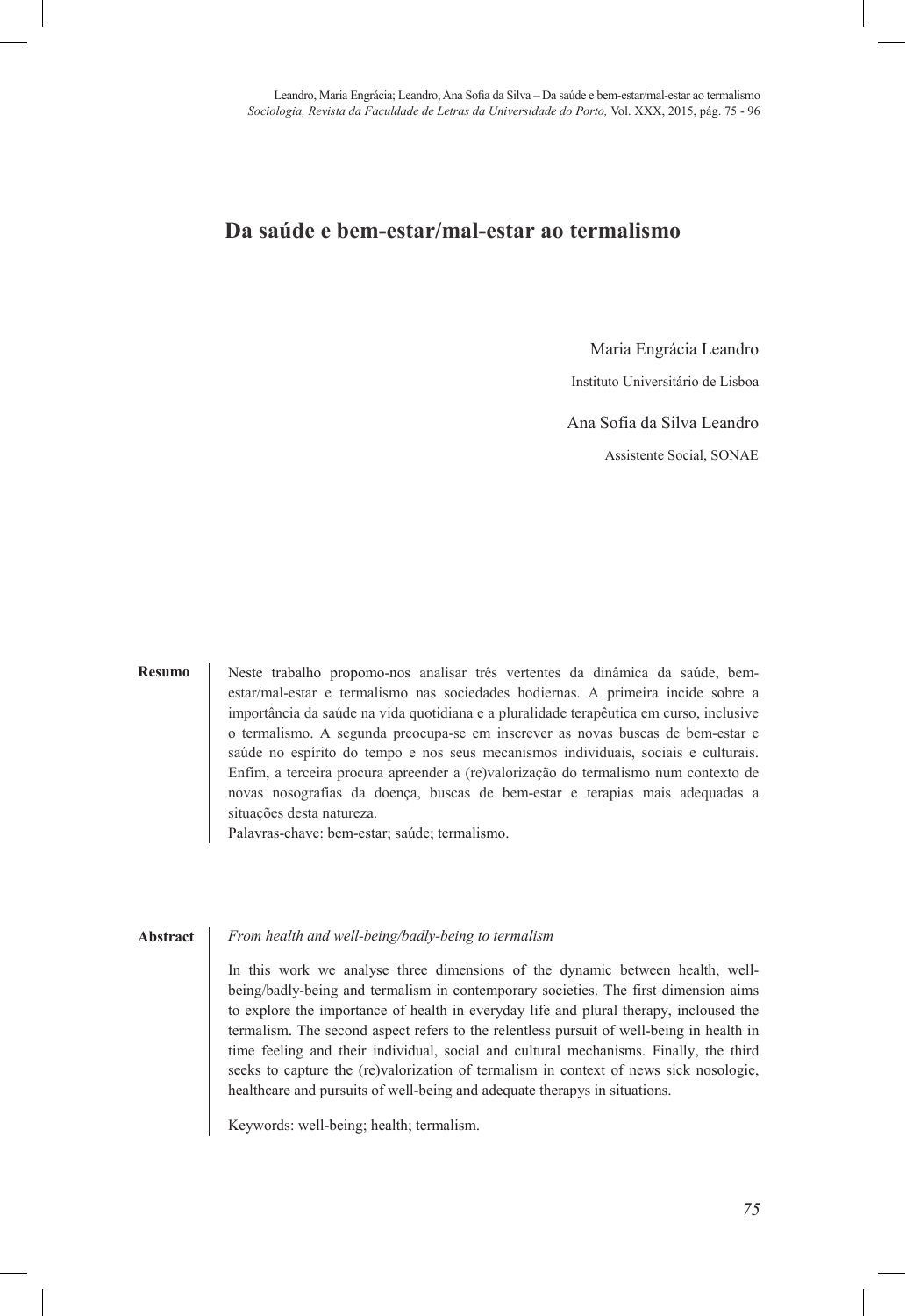#### De la santé et le bien-être/mal-être à termalism **Résumé Résumé**

Dans ce travail nous étudions trois aspects de l'inextricable dynamique de la santé, bien-être/mal-être et thermalisme dans les sociétés ultramodernes. Le premier vise étudier l'importance de la santé dans notre vie quotidienne et la pluralité thérapeutique à l'oeuvre, y compris le thermalisme. Le deuxièmeessaie d'inscrire la recherche acharnée de bien-être et de santé et dans les respectifs mécanismes, sociaux et culturels. Enfin, le trosième cherche à saisir la (re)valorisation du thermalisme dans un context de nouvelles nosologies de la maladie, quête de bien-être et therapies plus adéquates à ces situations. bien-être/mal-être et thermalisme dans les sociétés ultramodernes. Le premier vise<br>étudier l'importance de la santé dans notre vie quotidienne et la pluralité thérapeutique<br>à l'oeuvre, y compris le thermalisme. Le deuxième a l'ocuvie, y compris le memiansine. Le deuxièmessaie d'inscrire la récherche

Mots-clés: bien-être; santé; thermalisme.

#### De la salud y el bienestar/mal-estar a lo termalismo *los agentes educativos de dos colegios particulares*  **Resumen Resumen**

En este trabajo nos propomos analizar três vertentes de la dinámica de la sallud, el bienestar/malestar y el termalismo en las sociedades actuales. La primera incide en la importancia de la sallud en la vida cotidiana y la pluralidad terapéutica vigente, incluyendo el termalismo. La segunda se preocupa por inscriber las nuevas búsquedas de bienestar y sallud en el espíritu de los tiempos y en sus mescanismos individuales, sociales y culturales. Finalmente, la última procura captar la revalorización del termalismo en um contexto de nuevas nosografías de la enfermedad, búsqueda de bienestar y terapias más adecuadas a las situationes de esta naturaleza. Palabras clave: bienestar; sallud; termalismo. bienestar/malestar y el termalismo en las sociedades actuales. La primera incide en la<br>importancia de la sallud en la vida cotidiana y la pluralidad terapéutica vigente,<br>incluyendo el termalismo. La segunda se preocupa por

*Quando tudo parecer cinzento vai à procura da cor.*

Cherry Hartman (1987)

#### **Introdução**  $m_{\rm{rad}}$

As questões relacionadas com a saúde, o bem-estar e a emergência de novas terapias, sendo dinâmicas, têm vindo a ocupar um lugar preponderante na esfera pública em geral. O bom funcionamento dos nossos órgãos e a sensação de bem-estar são considerados garantias essenciais da vida humana e social. Nem sempre foi assim. No passado, honra, piedade, honestidade, respeito e lealdade levavam a melhor e estava-se disposto a arriscar a vida em sua defesa. Já a doença era essencialmente considerada um castigo divino (Herzlich e Pierret, 1991) ou objeto de prova e sublimação em função da vida do além (Leandro e Baumann, 2015). Porém, a preocupação com a saúde não era,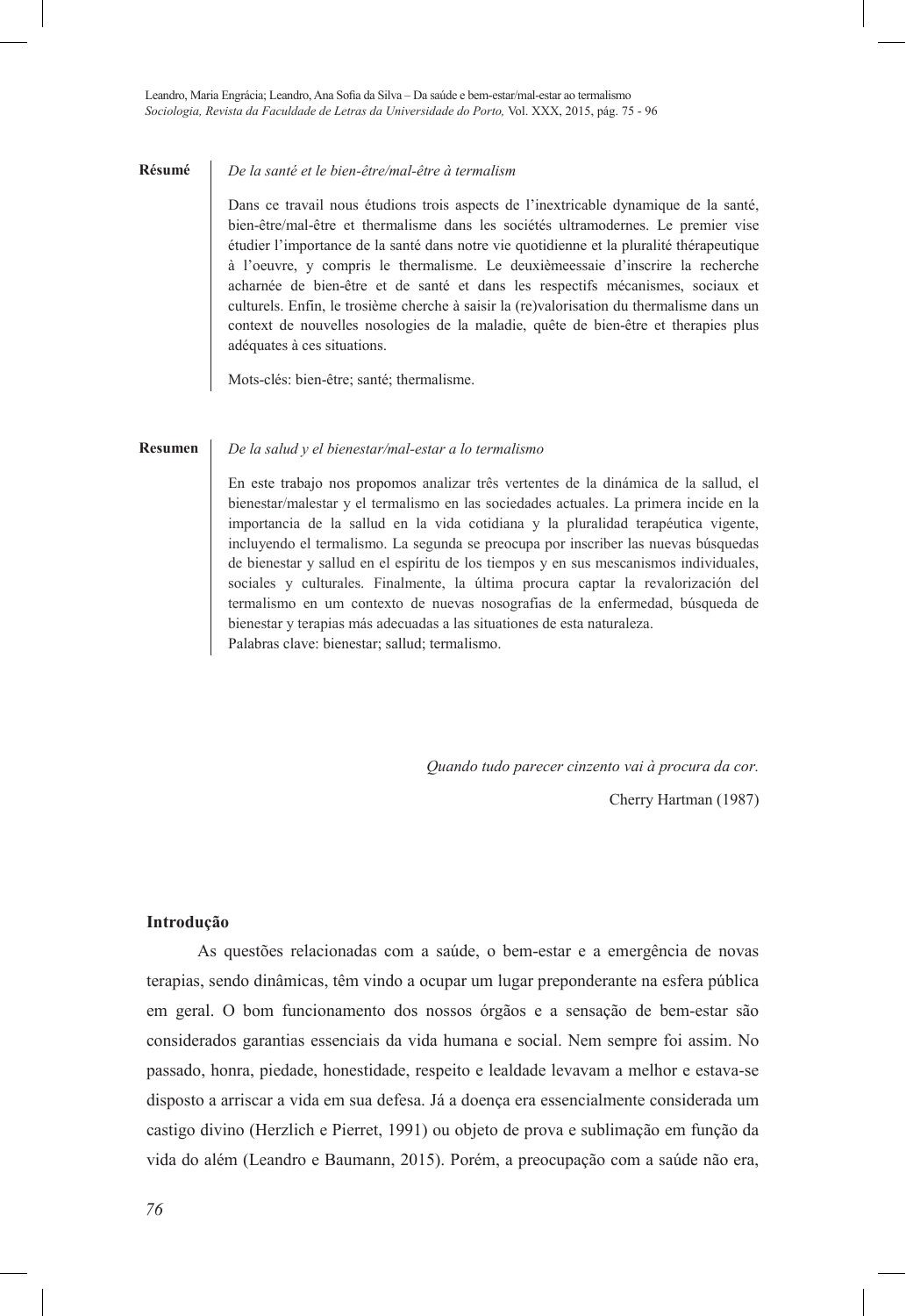de modo algum, descurada. Muito precocemente, os indivíduos, as famílias e as sociedades, através de saberes de experiência, saberes empíricos, incluindo o recurso às águas termais e outros que, de forma erudita, se foram desenvolvendo, preocuparam-se em encontrar meios para combater a doença, melhorar a saúde e prolongar a vida com mais bem-estar.

A nível global, ainda que, nos últimos anos, as condições económicas e sociais – essencialmente em virtude das crises que nos têm vindo a assolar e do aprofundamento do fosso das gritantes desigualdades sociais – se tenham vindo a modificar e para muitos a deteriorar, nem por isso a busca de bem-estar holístico e de sensações fortes e marcantes deixa de se afigurar relevante. Os próprios media, pelo menos nas sociedades ocidentais, apresentam preocupações e programas congruentes com a auto-preocupação de bem-estar, a procura da felicidade, da realização pessoal e corporal, da exploração máxima das suas capacidades, uma acrescida sensibilidade perante os riscos e maior procura em tudo o que se refere a serviços e cuidados de saúde. Estas facetas, em virtude das suas inter-confluências, têm vindo a tornar-se num enredo de debates acerca da criação e transformação de múltiplos dispositivos de prevenção, manutenção e reparação, visando assegurar o bem-estar e a saúde de modo prolongado.

Entre nós, estas configurações societais de saúde, variáveis segundo os tempos, as conjuturas e os grupos sociais, constituem um equilíbrio movediço atravessado por várias tensões, o que lhe confere um pluralismo médico e terapêutico que baralha as fronteiras entre o convencional mais tradicional e a abertura a novos possíveis. Estão, neste caso, o desenvolvimento de novas e a reconfiguração de velhas terapias; em suma, a dinâmica entre o curar, cuidar e prevenir, o medicamento e o produto estimulante, porventura menos agressivo, mas capaz de investir em novas formas de promoção da saúde e bem-estar, inclusive em ambientes calmos e aprazíveis, como acontece normalmente com os espaços termais.

Neste trabalho, porque se trata de uma problemática muito vasta, numa perspectiva de índole essencialmente reflexiva, tendo presente as dinâmicas sociais em curso, propomo-nos analisar apenas três dimensões cruciais desta interconexão que integra a saúde, o bem-estar e o termalismo. A primeira, numa perspectiva dinâmica, procura analisar a importância outorgada à saúde enquanto valor primordial da harmonia corporal no seu todo vivencial e social e a pluralidade de concepções e recursos de que tem vindo a ser alvo. A segunda, de forma articulada entre a saúde e o contexto social, preocupa-se em inscrever a busca incessante de bem-estar e combate ao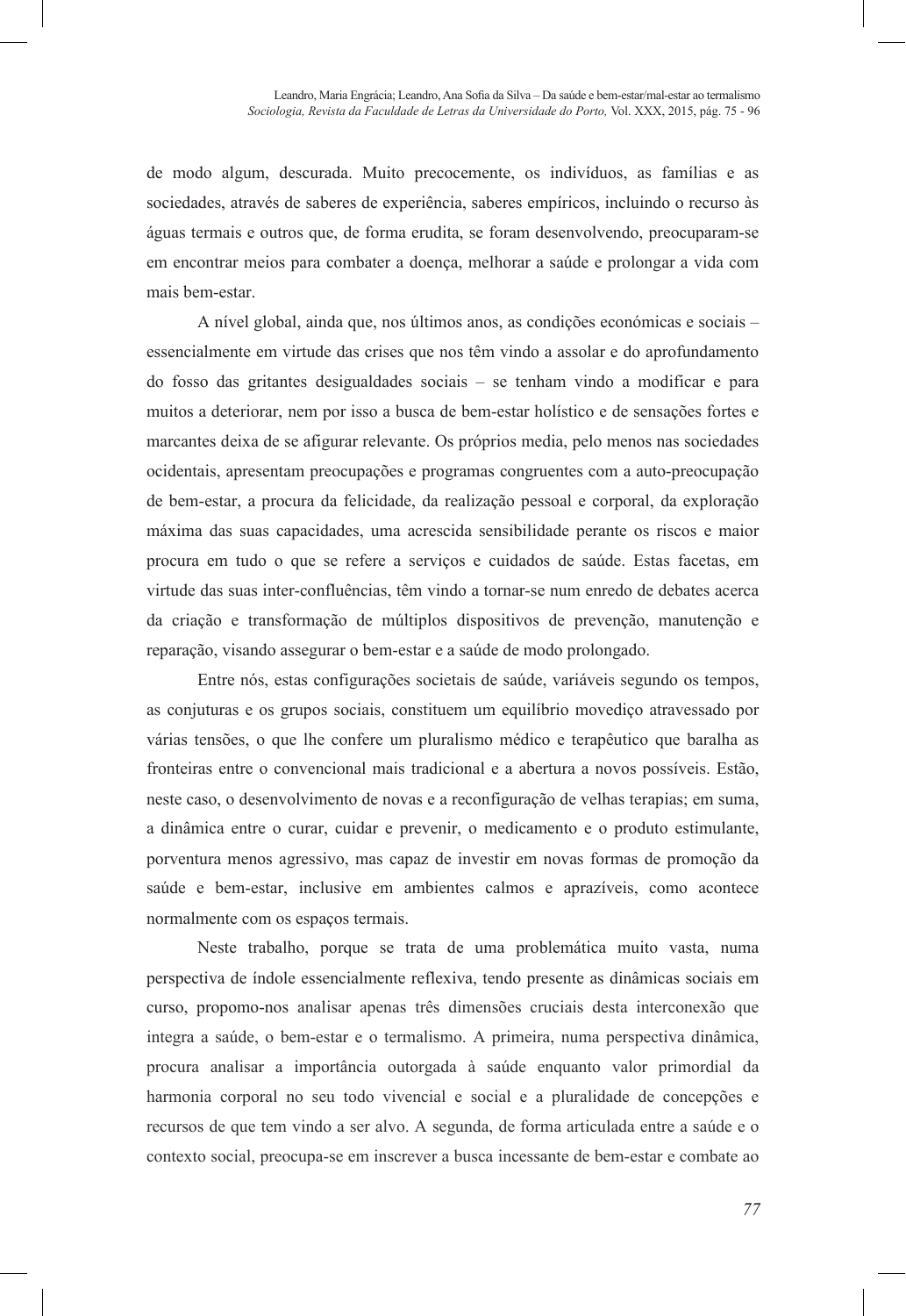mal-estar/mal-ser no espírito do tempo e nos respetivos contextos sociais. Finalmente, a terceira visa apreender a revalorização do termalismo em contextos de emergência de novas buscas de saúde e bem-estar, em situação plural, de cuidados terapêuticos e oferta de serviços de bem-estar.

## **1. Olhar sociológico sobre a saúde**

Uma breve referência ao impacto que a saúde tem alcançado nas sociedades hodiernas, mormente desde a segunda metade do século XX, leva-nos a dizer que se tem tornado num construto social, económico, político, cultural e metafísico. A saúde e a sua envolvência fazem parte das exigências políticas e sociais mais prementes. A biologia, as descobertas da genética e as tecnologias médicas abrem perspetivas prodigiosas, sem deixar, contudo, de suscitar questões complexas. Muito regularmente discute-se o impacto da saúde ao nível do bem-estar humano, social e económico, do aumento da esperança média de vida, dos prodígios das descobertas científicas e das novas tecnologias, das formas de organização do trabalho, do género, das práticas alimentares, do financiamento das despesas de saúde, da emergência de novos riscos sanitários, dos efeitos que podem advir das várias crises económicas e sociais que têm vindo a assolar as sociedades, mas também da bioética, das desigualdades sociais (Fassin, 1996; Antunes, 2014), das catástrofes naturais, dos escândalos sanitários, dos apelos e investimentos na prevenção da doença, na promoção da saúde e aí por adiante.

Em síntese, se a saúde advém extremamente medicalizada e medicamentada, tirando aos sujeitos a capacidade de se socorrerem dos seus recursos em função da autogestão da saúde, também se multiplicam os ângulos de saúde apostos a vários domínios da existência anteriormente sob a alçada de outros domínios, ainda que muitas terapias tradiconais continuem a co-existir. Canguillem (1966), desenvolvendo uma reflexão filosófica e epistemológica, releva o facto de ser a classe médica a única a dar a sua própria visão de saúde, ao passo que o que pode fazer norma de saúde para um ser vivo é, acima de tudo, a procura que faz da sua propria vivência. Muito frequentemente, o que se afigura doente aos olhos do médico pode não o ser para o indivíduo. Esta análise crítica releva o facto de as normas médicas também conterem artefactos de vária ordem, construídos no decorrer da própria história da medicina, ao definir nesta ou naquela época o que pode ser a saúde e a doença, menosprezando os próprios saberes e posições dos atores (Leandro, 2014), o que também não é alheio ao fenómeno do termalismo.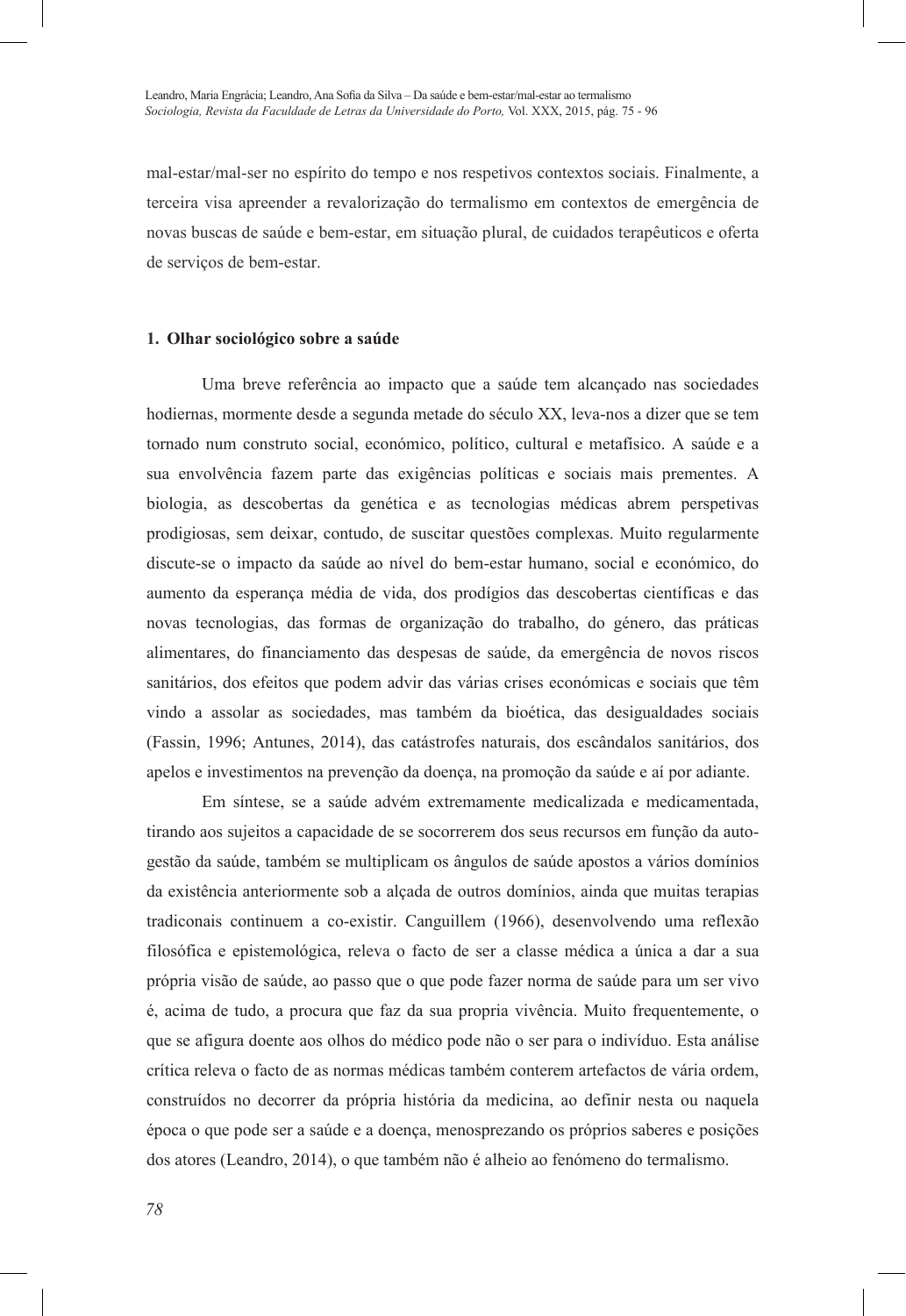Atualmente a noção de saúde ultrapassa muito a simples conceção de "boa saúde", como a que desejamos para nós e para os que nos são próximos ou mesmo o conteúdo da definição de saúde da Organização Mundial de Saúde (OMS), de 1946: "A saúde é o mais completo bem-estar e social e não só a ausência de doença". Esta visão holística da saúde não é um projeto absolutamente novo, na história da humanidade. O paradigma da totalidade do sanitário no Ocidente remonta ao pensamento de Platão. Na cidade ideal da sua "*Republica*", a figura do médico que deverá cuidar do seu doente está omnipresente na influência que os legisladores desta cidade ideal devem exercer sobre o bem comum: a indisciplina e o vício são associados a uma doença que importa irradicar de uma sociedade que se afigura patológica. Por conseguinte, bem governar releva de uma tarefa político-sanitária perfecionista que deverá englobar todos os aspectos da vida humana e social, em favor do bem de todos, sem excepção. Esta totalização platociana da ideia de saúde extensiva a todos os domínios da vida, está igualmente contida na referida noção da saúde da OMS, que vindo de 1946, ainda não foi modificada, pesem embora várias análises críticas a seu respeito. Entre outras, para lá do seu aspecto utópico e a confusão que pode suscitar entre saúde e bem-estar, tem-se revelado muito estática.

Frise-se, ainda, que apesar da generosidade desta definição, também comporta em germe uma extensão ilimitada do bio-poder teorizado por Michel Foucault (1975) que, medicamente, pretende ser extensivo a todos os aspectos do bem-estar humano, físico, psíquico e social. Basta reparar que, atualmente, a medicina não se ocupa apenas do tratamento dos males do corpo na sua globalidade, mas igualmente dos comportamentos humanos, sociais e até de justiça, assumindo significados que ultrapassam o indivíduo e a sua envolvência. Alarga-se, de igual modo, ao contexto do trabalho, da habitação, da alimentação, da educação das crianças e do contexto envolvente em geral. Aliás, certas formas de desvios e de criminalidade, que eram até há bem pouco tempo inscritas no fórum da criminalidade e da justiça ou quando muito da inadaptação social, são hoje objecto de intervenção médica. Outro tanto se diga de certos comportamentos ditos "associais" para os quais a medicina, com a sua panóplia de especialistas, e a indústria farmacêutica têm o comprimido para os normalizar. Ao pretender medicamente ocupar-se de todos os aspectos da vida humana e social, a noção da OMS contém, em germe, uma extensão possível da medicalização completa da vida e dos respectivos comportamentos humanos e sociais, muito à semelhança do ideal de Platão. Perfilha-se, assim, a preservação da saúde como um todo, estabelecendo um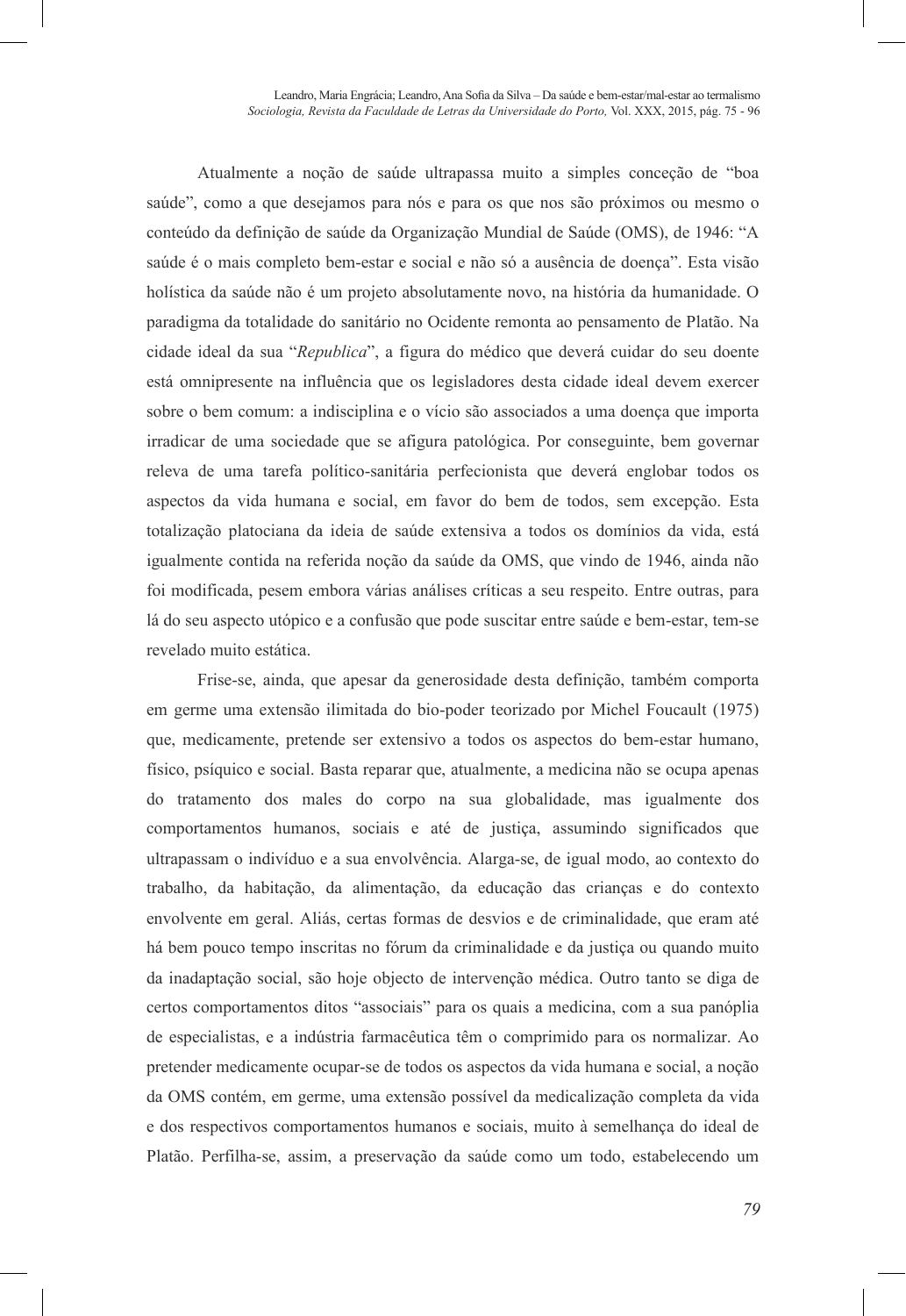paralelo completo entre saúde, bem-estar e justiça, sendo esta última concebida como a saúde da sociedade.

É neste contexto que a saúde, longe de se inscrever no binómio saúde/doença, como se de uma noção vazia de saúde se tratasse perante a ausência de doença ou podendo limitar-se estritamente ao campo da medicina, se vem transformando num valor crucial para os indivíduos e num paradigma social, isto é, uma chave de leitura da realidade social e um princípio de acção em seu favor. É ainda sinónimo de desenvolvimento e edificação da felicidade tão enaltecida nas sociedades hodiernas. Se, no passado, esta ainda poderia ser transferida para a eternidade da vida do além, hoje quer-se terrena e material "*hic et nunc*". Ora a saúde, sendo fator prospetivo de vida longa e feliz, idealmente sem ocaso, participa desta dimensão e integra uma conceção de fundo que não olha a saúde como estado, mas antes como um capital do qual depende a capacidade para trabalhar, resistir à doença, ao cansaço, ao desalento e a outras agruras da vida que importa saber gerir, mas também de bem-estar e bem-ser.

Diga-se que, se com o agudizar da crise económica e social em que vivemos mergulhados, as grandes questões societais incidem no aumento do desemprego e da pobreza, paralelamente destaca-se o paradigma sanitário e os efeitos que situações desta natureza podem desencadear em prol da deterioração da saúde individual e coletiva. Deste modo, a questão das consequências das mutações deliberadas ou imprevistas sobre a saúde dos humanos impõe-se. O investimento na despistagem de problemas comportamentais em todas as idades da vida que possam lesar a saúde e, ao invés, o apelo à prevenção da doença e à promoção da saúde é significativo a este respeito. Denota-se, pois, um predomínio do sanitário nos discursos sociais da atualidade, inclusivamente em aspetos que antes não seriam contidos nesta vertente. A saúde tem vindo a ser concebida como algo de positivo, qualquer coisa de bom ou de mau, associada a um bem-estar ideal primordial. Quando este ideal se torna num programa sanitário dos governos em favor das populações, a saúde é perspetivada como algo de objetivo, exigindo condições de bem-estar<sup>1</sup> erigido em edifício de felicidade. Mas a saúde também se quer libertadora, fazendo parte de um discurso hedonista através do qual o indivíduo reivindica a capacidade de escolher o que muito bem lhe aprouver,

l

<sup>1</sup> A noção de bem-estar tem vindo a ser utilizada como uma medida interpessoal de julgamento moral, ao nível da qual as necessidades básicas, isto é, as necessidades humanas cujo espectro se tem vindo a alargar, estão satisfeitas (Griffin, 1986).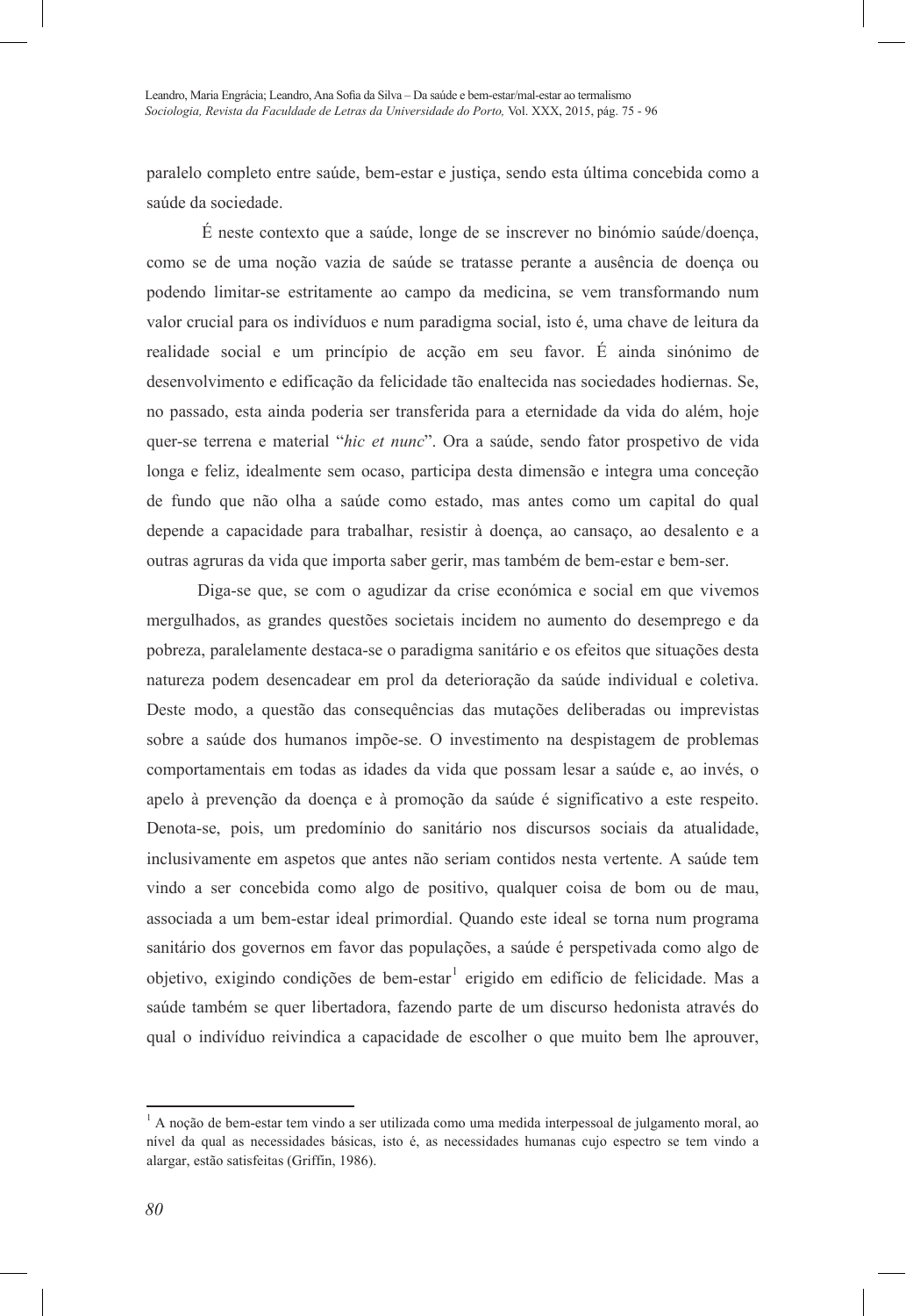resistindo às injunções de promoção da saúde como muito bem o entender (Crawford, 1984).

Em contrapartida, também têm vindo a aumentar as doenças do mal-estar/malser íntimo sob a designação de stresse agudo, ansiedade, depressão ou outras doenças mentais que alguns autores atribuem às mutações da individualidade contemporânea, ou seja, aos novos dilemas, riscos hodiernos, modos de vida e respetivas culturas (Ehrenberg, 1998). Marcel Drulhe (1996) avança com a noção de "sociopatias" para designar as doenças que têm vindo a surgir em virtude das profundas transformações epidemiológicas, médicas, sanitárias, culturais e societais, fazendo com que a intervenção das medicinas se alargue do somático ao social em todas suas dimensões. Se, em grande parte, muitas destas doenças estão sobre a alçada da psiquiatra ou de especialidades similares e dos seus receituários, também tem vindo a ganhar grande impacto o recurso a outras medicinas e formas de tratamento menos convencionais, como para certas situações acontece com o termalismo, que tem retomado novo vigor nestas matérias.

Denota-se, assim, que os indivíduos têm cada vez mais acesso a um pluralismo terapêutico onde abundam também as medicinas da esperança. Mediante o aumento dos males íntimos em forma depressiva e a busca da felicidade por receita<sup>2</sup>, responde a alquimia do desespero; à medicalização do mal-estar opõe-se a depressão enquanto autêntica doença do século como já a definiu a OMS. À publicidade, fazendo a apologia de um medicamento milagroso, como foi por exemplo o Prozac, opõe-se a contrapublicidade de uma "droga" sem toxidade nem risco de dependência, podendo integrar

l <sup>2</sup> Numa época em que as descobertas científicas e tecnológicas permitem dominar muitos dos fenómenos naturais e a máquina substitui progressivamente a força muscular e animal, os indivíduos dão-se conta das suas incapacidades para dominarem as suas próprias relações e emoções ou pelo menos para as regularem harmoniosamente. A experiência das contradições entre desejos e aspirações pessoais e as exigências sociais contribuem para criar e ressentir uma distância, quiçá uma dissonância, entre o que se vive individualmente e as exigências ou dilemas sociais. Daí que os indivíduos hodiernos vivam muito frequentemente nesta tensão entre exigências antagónicas associadas às múltiplas contradições da própria sociedade. Ter de gerir estas tensões, desencadear desgaste mental não é alheio ao aumento das doenças degenerativas em idades ainda precoces e a vários tipos de sociopatias. Ora, a medicina tem muito a ver com este longo processo de socialização enquanto testemunha e co-participante: através dos seus conhecimentos e da sua intervenção, coloca à disposição dos indivíduos os meios para aliviar ou tratar estas tensões destruidoras e auto-destruidoras. Outro tanto se diga ao nível da construção de um "individualismo assistido" (Ehrenberg, 1998), ou seja, a exploração do seu próprio espaço de afirmação e evasão que, no limite, poderá ser encontrado em paliativos, mas igualmente no recurso a tranquilizantes objeto de receita médica (Drulhe, 1996). Pode-se evocar, ainda, o investimento que, desde os anos 1970, se tem vindo a fazer em atividades físicas e desportivas, umas mais arriscadas do que outras, contendo uma parte de busca de intensidade de ser para reencontrar uma vida plena de existência ameaçada por excesso de regulamentação e no caso em análise de medicamentação.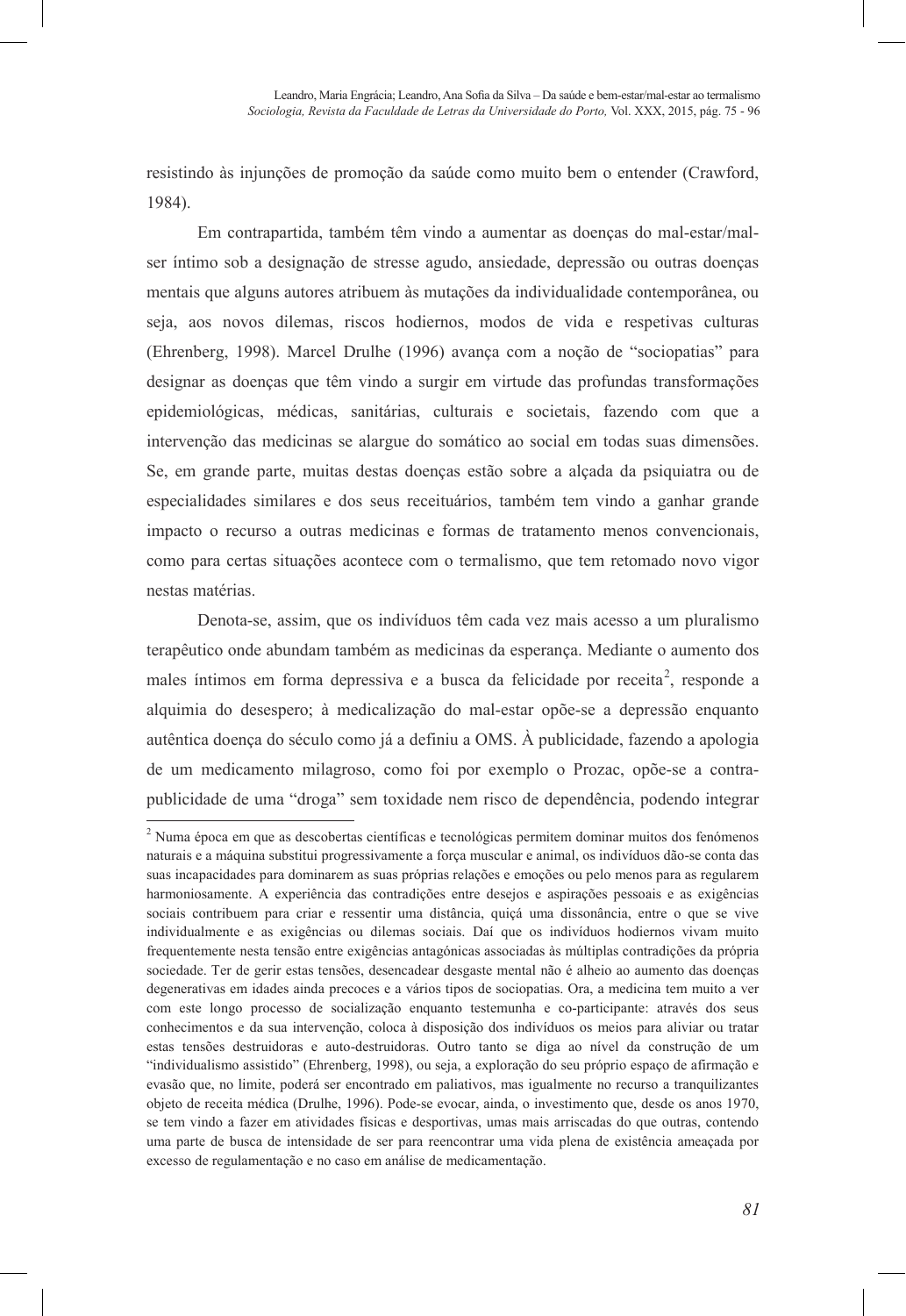mudança dos modos de vida e recurso a terapias menos agressivas. Se a medicalização da vida se tem vindo a tornar num fenómeno de sociedade, também não deixa de suscitar questões de vária índole, devido sobretudo aos seus efeitos secundários, destacando-se, entre outros, as toxidades, as mudanças nos sistemas imunitários e as doenças iatrogénicas, isto é, patologias desencadeadas por receituários ou tratamentos médicos menos adequados à situação dos pacientes.

Grosso modo, no seio dos cuidados de saúde, o recurso a novas terapias tende a evidenciar uma procura que se inscreve, tanto na busca de cura, quiçá em desespero de causa, como numa nova filosofia de recursos de saúde fora da medicina convencional, buscando também aqui um novo universo de sentido e de afirmação. Nos anos 1970, emerge uma crítica da instituição médica, cujo livro de Ivan Illich "*Nemésis médicale*" (1975) cristaliza os aspectos mais proeminentes. A expansão do domínio da saúde conduz a uma medicalização da existência desde o nascimento até à morte e mais recentemente à emergência de uma política de redução dos riscos que todos os dias espreitam daqui e dali. Só que esses excessos têm preços elevados para a saúde. Anteriormente fonte de segurança, a ciência e a tecnologia também apresentam elementos de dúvida. Daí que o aumento do recurso a tratamentos menos convencionais também tenha a ver com a vontade de se precaver, reduzir ou colmatar efeitos secundários daqui decorrentes. Este tipo de cuidados permite identicamente exprimir o que o corpo médico tende a silenciar ou pelo menos a ter menos em consideração: o homem ou a mulher doentes, sejam quais forem os males que os assolam, as transformações operadas no corpo e os novos significados que têm vindo a adquirir as suas condições sociais, os vários desaires e agruras da vida, a importância das relações humanas e os efeitos provocados por certos tratamentos e medicamentos, quiçá a saturação do próprio organismo e não apenas a doença.

De qualquer modo, as perceções de saúde são essencialmente tributárias do contexto que as envolve, sendo a sua natureza um "reflexo" de uma multidão de elementos heterogéneos que concorrem para a definir. Isto não quer dizer que nos situemos numa espécie de relativismo precoce, que faz com que a saúde, teoricamente, não seja nada, porque é difícil defini-la. Ao contrário, afirmamos que a saúde, sejam quais forem as noções e conceitos a seu respeito, é sempre a saúde com os vários significados e prerrogativas que integra. Também não deixa de ser o que é pelo facto de não existir consenso acerca da sua definição ou porque não se consegue identificar com uma essência anti-histórica que a definiria, não sendo mais do que o reflexo de uma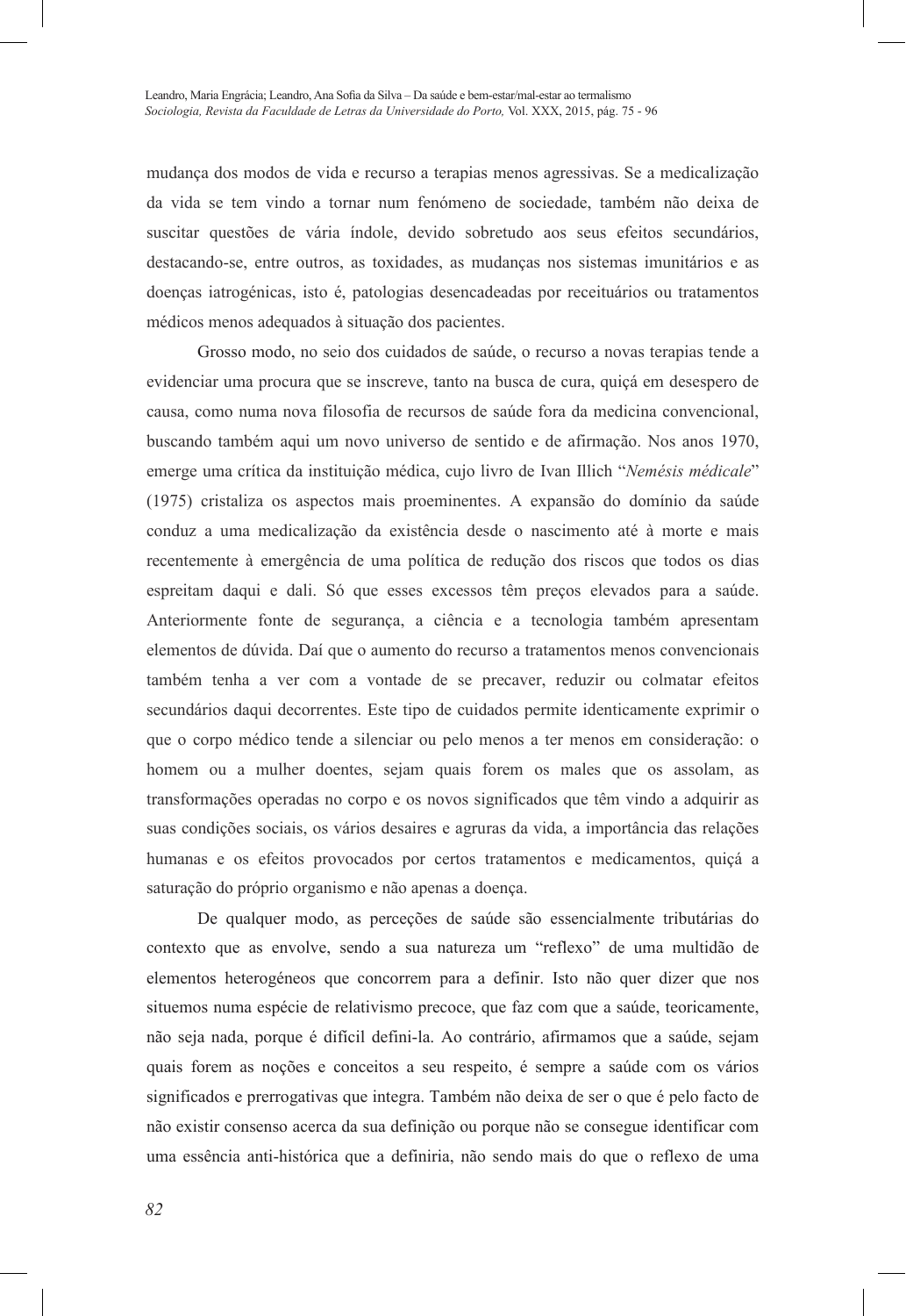determinação histórica movediça. Importante corolário desta perspectiva é, em nossa opinião, o seguinte: a saúde inscrevendo-se no biológico, no social, no cultural, no normativo e no simbólico, é tributária da intervenção dos atores que somos e da faculdade de infletir as modificações contextuais, conseguindo reajustar em permanência as perceções a seu respeito, a sua construção social e o que somos e desejamos ser. Aliás, importa frisar que o apelo às determinações contextuais não é, de modo algum, um fatalismo e que os humanos conseguem fazer algo daquilo que a sociedade quis fazer deles, tendo presente os seus possíveis (Sartre, 1961; Leandro, 1995).

Segundo Lazorthes (1991: 352), perspectiva que também adoptamos, "A saúde pode ser definida como a capacidade de manter um 'estado de equilíbrio' fisiológico e biológico do nosso organismo sempre ameaçado, de se adaptar continuadamente às variações exteriores, de resistir às agressões microbianas, tóxicas, traumáticas e de se curar após ter estado doente". Partindo, ainda, da definição de Bichat (1800) – "A vida é o conjunto de funções que resistem à morte" – podemos dizer que a saúde é feita do conjunto de forças que intervém nas inter-relações biológicas, mentais, emocionais e interativas em geral perante o mundo exterior, permitindo resistir à doença. Como afirma Sournia (1984), apesar das pressões exercidas pela sociedade sobre o cidadão com saúde ou doente, a noção de saúde permanecerá sempre um viver pessoal e social provisório.

Não obstante, a saúde é sempre um dos grandes dilemas da nossa vida quotidiana, tanto na esfera privada como na esfera pública. Procura de realização pessoal, redescoberta máxima das nossas possibilidades, sensibilidade acrescida aos riscos que a ameaçam, exigências de proteção e de bem-estar, eis todo um arsenal de elementos que agudizam o debate acerca dos seus dispositivos de prevenção, manutenção, promoção ou reparação. Nesta ótica, queremos trazer para este debate a articulação entre estas vertentes e a reemergência do termalismo numa época e num contexto de pluralismo terapêutico em que abundam as designadas "medicinas doces" ou de conforto.

### **2. Bem-estar/mal-estar nas sociedades hodiernas**

Em 1979 é publicado, em França, o livro de Jean Fourastié intitulado "Os trinta gloriosos", onde analisa as grandes mudanças e conquistas alcançadas entre 1945-1975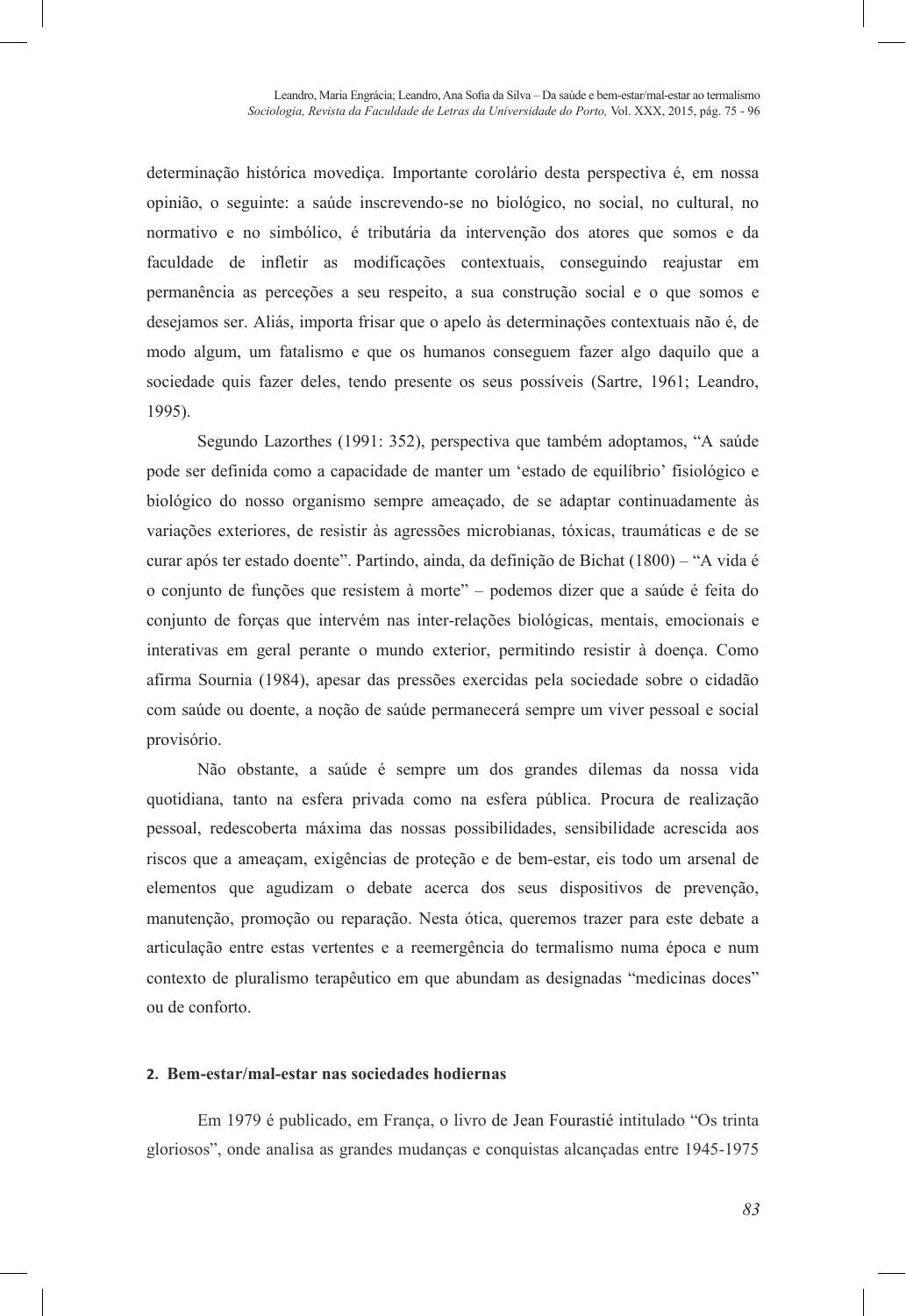quanto à melhoria das condições de existência nas sociedades da Europa central. Nunca como neste período se tinham atingido níveis de vida tão elevados, graças ao grande impulso da economia e do pleno emprego, permitindo aumentar os salários, fomentar a mobilidade social, o acesso generalizado ao consumo, o alargamento das idades de escolarização, o recheio dos cofres da segurança social e a expansão das medidas de solidariedade social. Tudo parecia concorrer para pensar que se vivia, enfim, em condições de pleno bem-estar económico, social e cultural e de realização das ideologias prometaicas do progresso, embora entre nós a situação fosse distinta. Só que as crises petrolíferas de 1973/1974 e seguintes trouxeram um duro revés a este surto de desenvolvimento e bem-estar que tem vindo a ser objeto de muitas oscilações e retrocessos.

É também desde finais dos anos 1960 que se vai denotando o declínio dos interditos ancestrais e, ao invés, se desenvolve a ideia segundo a qual cada um é autogestor da sua própria vida. Os costumes e os valores tradicionais modificam-se sobre muitos e variados aspetos, as relações de género passam a pautar-se mais pela igualdade, as liberdades alargam-se, a autonomia e a individualização intensificam-se e as aspirações a melhores níveis de bem-estar são muito elevadas.

Neste novo contexto, onde mais nada parece prevalecer por si mesmo, o indivíduo orienta-se cada vez menos pela tradição, os seus valores e regras institucionais. Pode, assim, enveredar-se por um exercício arriscado ao ter de se inventar a si mesmo, escolher a sua herança, as suas pertenças e a sua moral. O homem/mulher soberano/a igual a si mesmo(a), que em devir já havia sido anunciado por Nietszche, vai-se tornando uma realidade de massa para a qual as descobertas científicas e tecnológicas muito têm contribuído. Ao indivíduo hodierno afigura-se-lhe não haver nada nem ninguém superior que lhe possa indicar o que deve ser, dado pretender ser o seu próprio senhor(a). Vai-se implantando um pluralismo moral e instaura-se a liberdade de construir ou escolher as suas próprias regras. O autodesenvolvimento torna-se coletivamente um problema pessoal que a sociedade deve favorecer, forjando um tipo de sujeito menos disciplinado e mais livre. Esta nova liberdade, sendo também um constrangimento e uma injunção à realização pessoal e à felicidade, tem um preço: ao mesmo tempo que se alarga o espaço dos possíveis cresce o território dos riscos e dos conflitos que já não são assumidos pelos suportes tradicionais. Importante paradoxo que – conjuntamente com o aumento dos riscos de toda a ordem – parece fazer com que a melhoria das condições de existência torne cada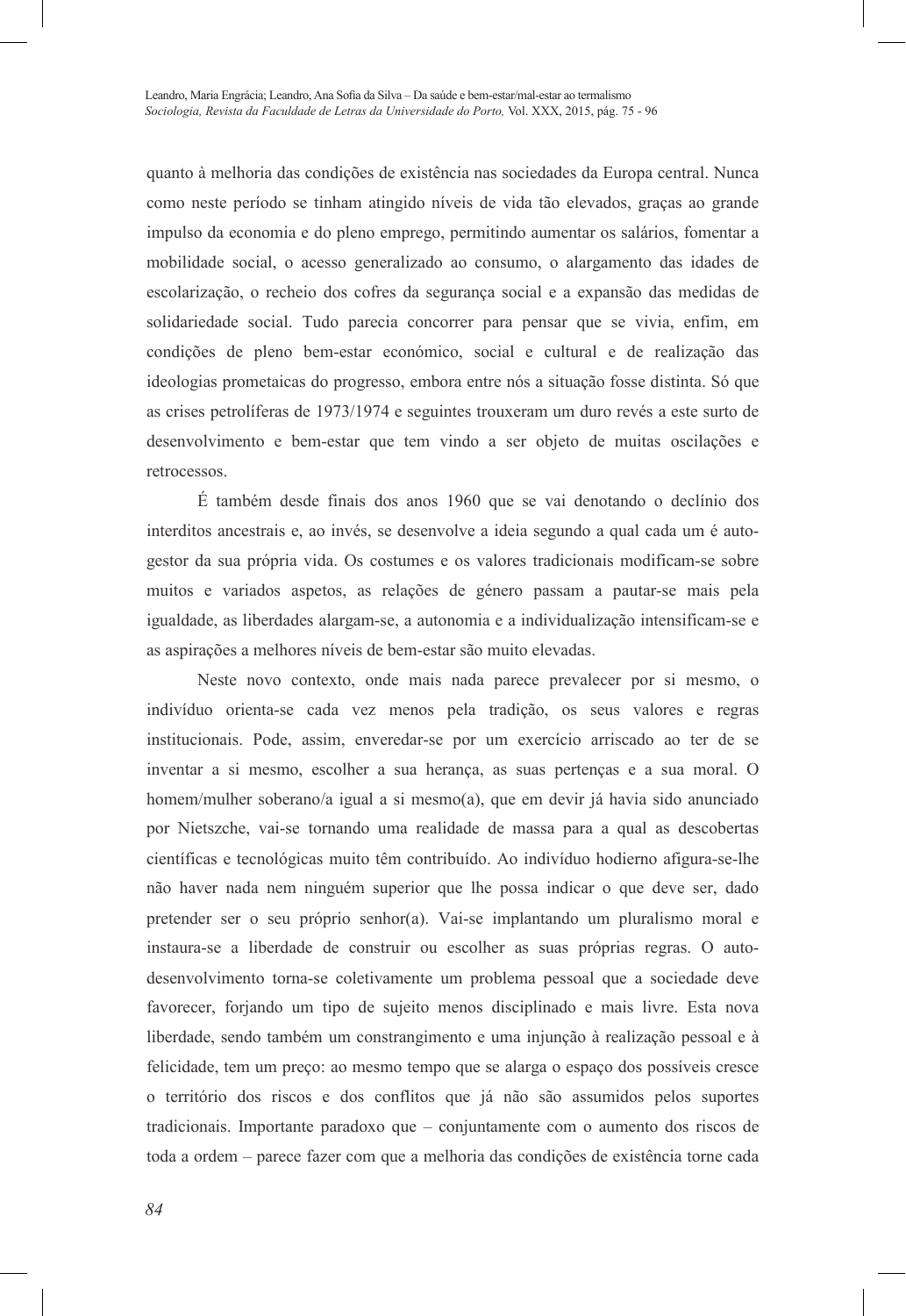um vulnerável. Daqui pode advir uma depressão típica da modernidade que Ehrenberg (1998), designa de "cansaço de ser eu", podendo fazer desencadear sensações de malestar, mal-ser e confusão.

Este conjunto de fatores, associado a vários outros, tendo sobretudo a ver com muitas formas de rutura, inclusive ao nível dos laços familiares e sociais, a situações inesperadas, a grandes transformações operadas no âmbito do trabalho e do exercício das próprias profissões, sobretudo ao nível do desemprego, das relações humanas, da pobreza e da exclusão social, tem dado azo ao aumento de níveis de stresse demasiadamente intensos<sup>3</sup>, podendo fazer desencadear vários tipos de doenças psicossomáticas. São, ainda, fatores stressantes as incertezas quanto às reorganizações laborais, a introdução de novas tecnologias, o desemprego, um futuro profissional incerto, as frustrações de vária ordem, as relações humanas, podendo mesmo dizer-se que, no decorrer dos últimos tempos, o homem/mulher – muito frequentemente também em virtude do carreirismo e da concorrência desleal – são um stressor para o outro(a) colega ou concidadão (Castel, 2003). O stresse é, assim, mediatizado por processos cognitivos, económicos, profissionais, sociais e emocionais, dependendo muito da maneira de o enfrentar, o que os ingleses designam de"*coping*".

Nestas circunstâncias surge toda uma panóplia de estilos terapêuticos portadores de novas promessas em prol da reconquista do bem estar/bem-ser através de terapias da auto-realização e plena sensação de felicidade, augurando viver plenamente saudável. Relevem-se as novas formas de espiritualidade, meditação e contemplação, a redescoberta dos efeitos benéficos da natureza e dos seus elementos nutritivos naturais e paisagens capazes de transportarem para outros universos e formas de conceber a vida e as suas circunstâncias, dimensões que também se encontram nos espaços termais agora mais reconfigurados para o efeito. Abundam igualmente as terapias de grupo em locais

1

<sup>3</sup> Contrariamente ao que correntemente se pensa, o stresse não é uma doença, mas uma formidável reação do nosso organismo quanto à libertação de substâncias químicas, sendo a adrenalina a mais conhecida, podendo dar azo a vários tipos de emoções para nos adaptarmos aos constrangimentos do meio envolvente. Légeron (2004) considera que vários decénios de pesquisa permitem compreender que o stresse é uma das funções do nosso organismo, tal como a respiração, a digestão ou a função imunitária. Como qualquer destas funções, a adaptação é não só útil como necessária à nossa sobrevivência, algo que é partilhado entre todos os mamíferos, ainda que nos humanos tenha caraterísticas particulares. Os mecanismos biológicos e psicológicos do stresse têm como objetivo principal melhorar o nosso estado físico e mental para enfrentar uma situação difícil e ajudar-nos, deste modo, a uma melhor adaptação. Por conseguinte, o stresse é fundamentalmente útil desde que os mecanismos biológicos e psicológicos sejam ativados com bom discernimento e limites aceitáveis. Pelo contrário, se aumenta em níveis exagerados, o mau stresse ou "*distress*" como se designa em língua inglesa, a doença depressiva tende a surgir. Será, pois, absurdo falar de um mundo sem stresse (Légeron, 2004).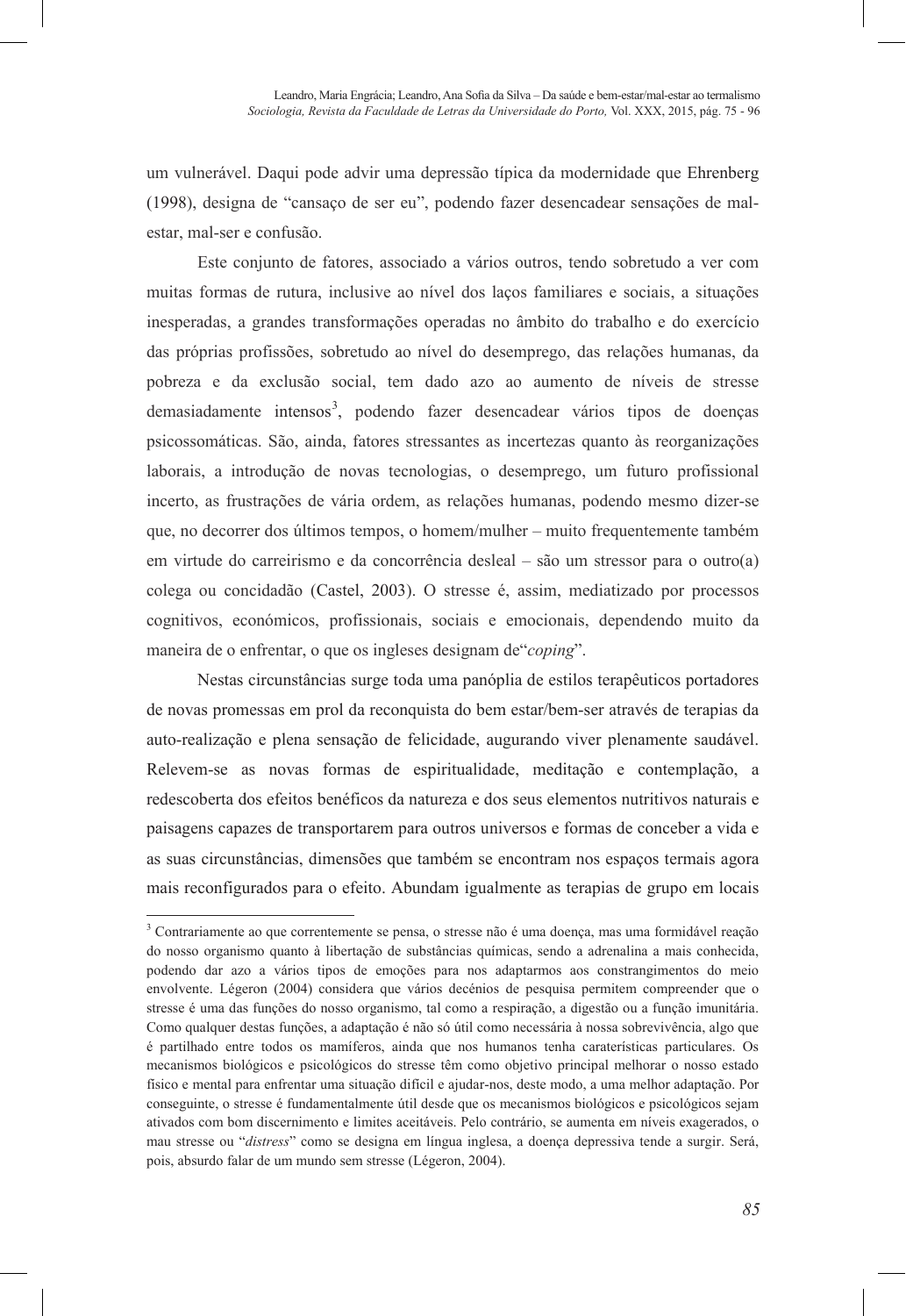aprazíveis onde os indivíduos procuram encontrar novos meios para cuidar dos males que os assolam. Nestes, como em casos semelhantes, as técnicas de cuidados e de cura assentam exatamente num princípio oposto à noção de sujeito conflitual: procuram multiplicar as capacidades de bem-estar das pessoas como contraponto às dificuldades do viver, procurando usufruir de uma vida plena de forma mais autêntica. Edificam a logística do indivíduo emancipado, dado o seu objetivo não consistir em tornar praticáveis ao menor custo psíquico os interditos, mas exaurir todo o sofrimento e fomentar novas energias para prosseguir.

Ao nível das depressões, podemos dizer que, muito frequentemente, revestem hoje um estilo de desilusão e desespero que seriam estranhos às gerações anteriores, uma vez que lhes foi prometido muito menos e abertas muito menos perspectivas. Daí que as aspirações e os projetos almejados por umas e por outras sejam distintos e que haja, hoje, mais e variadas formas de depressões e angústias. Em termos de sintomas e de terapia, os cenários também são bem diferentes. Num passado recente, normalmente as pessoas sabiam identificar a causa, o mal, a culpa e/ou o espaço da dor, só que hoje sentem-se muitas vezes vazias perante a panóplia de elementos, inclusive ao nível emocional, que podem estar associados às suas patologias. Por vezes, sentem dificuldade em dizer "sofro disto ou daquilo, dói-me aqui ou ali" mediante a amplitude dos males que sentem assolá-las, que até podem ter muito mais a ver com outras agruras da vida do que com a doença propriamente dita, ou seja, uma alteração orgânica considerada na sua evolução como uma identidade definida (Ehrenberg, 1998).

Trata-se antes da noção de doença indicada por Leriche (1937), ao afirmar que a doença é o que incomoda os humanos no exercício normal da sua vida e, sobretudo, o que os faz sofrer, seja qual for a sua forma, dimensão e etiologia. Perante cenários desta índole são também os próprios profissionais de saúde, inclusive no âmbito dos psis, que se afiguram mais ou menos desarmados. Assim se procuram novas alternativas e se tende a alargar o recurso a muitas e variadas terapias que nem sempre se inscrevem cabalmente na medicina convencional, ou pelo menos da mesma maneira como acontece no âmbito do termalismo, afigurando-se, antes, como respostas possíveis mais abrangentes do que o comprido do conforto que cura ou pelo menos cuida e trata deste mal, mas não de outros que podem estar na origem e persistência do espetro de várias situações patológicas nas sociedades hodiernas.

Se, ao nível farmacêutico, a resposta poderá ser encontrada nos medicamentos anti-depressivos confortáveis, cada vez mais performantes e alguns possivelmente até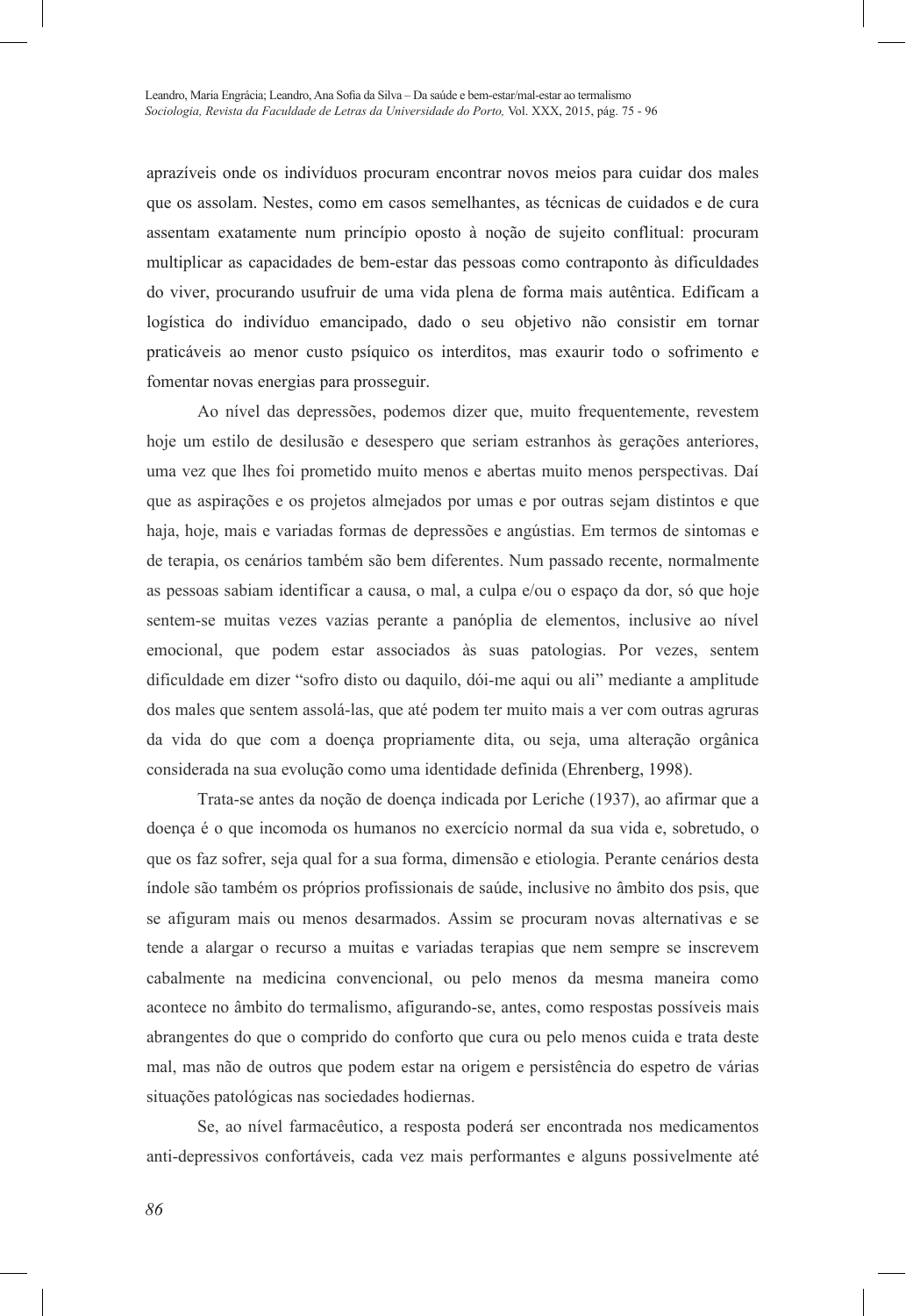menos tóxicos, será que permitem, de facto, alcançar a cura, tendo até presente o seu prolongamento no tempo e as possíveis dependências a que podem dar azo? Refira-se que a saúde após a cura não é a saúde anterior, podendo necessitar de vários tipos de injunções no decorrer do tempo (Canguillem, 1978). Não há cura e restabelecimento da saúdes em trabalho do próprio doente, uma elaboração, um discurso, uma temporalidade, uma memória, uma ficção precisamente da pessoa que está implicada neste processo e que tem um Eu, não deixando de envolver os seus próximos. Mesmo assim, a cura não traz automaticamente o bem-estar, uma vez que curar implica ser capaz de sofrer e tolerar o sofrimento, saber fazer passagens e abrir-se a outros possíveis modos de vida, o que nem sempre se inscreve nos códigos da felicidade e do prazer que hoje se almejam. E que dizer logo que os fatores que deram azo a estas patologias se mantém em continuidade, apesar de todos os tipos de "prozac"? Não poderão também fazer com que o indivíduo não saia deste imbróglio absolutamente curado mas possa, sim, continuar algo moribundo, embora possa ter mudado o que é a sua forma de estar na vida e na sua identidade? Tenha-se presente que as sociedades hodiernas, procurando escamotear a morte biológica, têm vindo a segregar muitas outras formas de morte social (Thomas, 1991), que nem sempre são fáceis de suplantar com os medicamentos e de uma vez por todas.

Ademais, a depressão é hoje definida pela psiquiatria como uma doença recidiva com tendência crónica. Sendo assim, trata-se de uma forma de vida com a qual importa saber (con)viver, fazendo a economia de tudo o que a possa lesar. Tenha-se identicamente presente que o mal-estar resultante dos novos constrangimentos económicos, profissionais, sociais e culturais, bem como a precariedade do emprego e da vida privada, das sensações de vazio e de ausência de suportes, tendem a espreitar de vários lados e os modos de se revelarem tendem a ampliar-se. Não admira que se revelem novas formas de ansiedade, depressão e mal-estar/mal-ser que permitem falar de uma forma de depressão de guerra económica, social, cultural, sentimental e existencial. Não se sabe muito bem onde começam, se prolongam e terminam estes males, sendo que muitos se afiguram dificilmente curáveis, podendo exigir antes intervenções periódicas mais consistentes. Ora, o recurso aos cuidados de saúde termais, não apenas em função do tratamento de certas doenças de cariz mais biológico, mas também da busca de lazer, capacidade de descontração, atividades culturais ou semelhantes, tem-se vindo a manifestar de grande alcance a este propósito. Por outro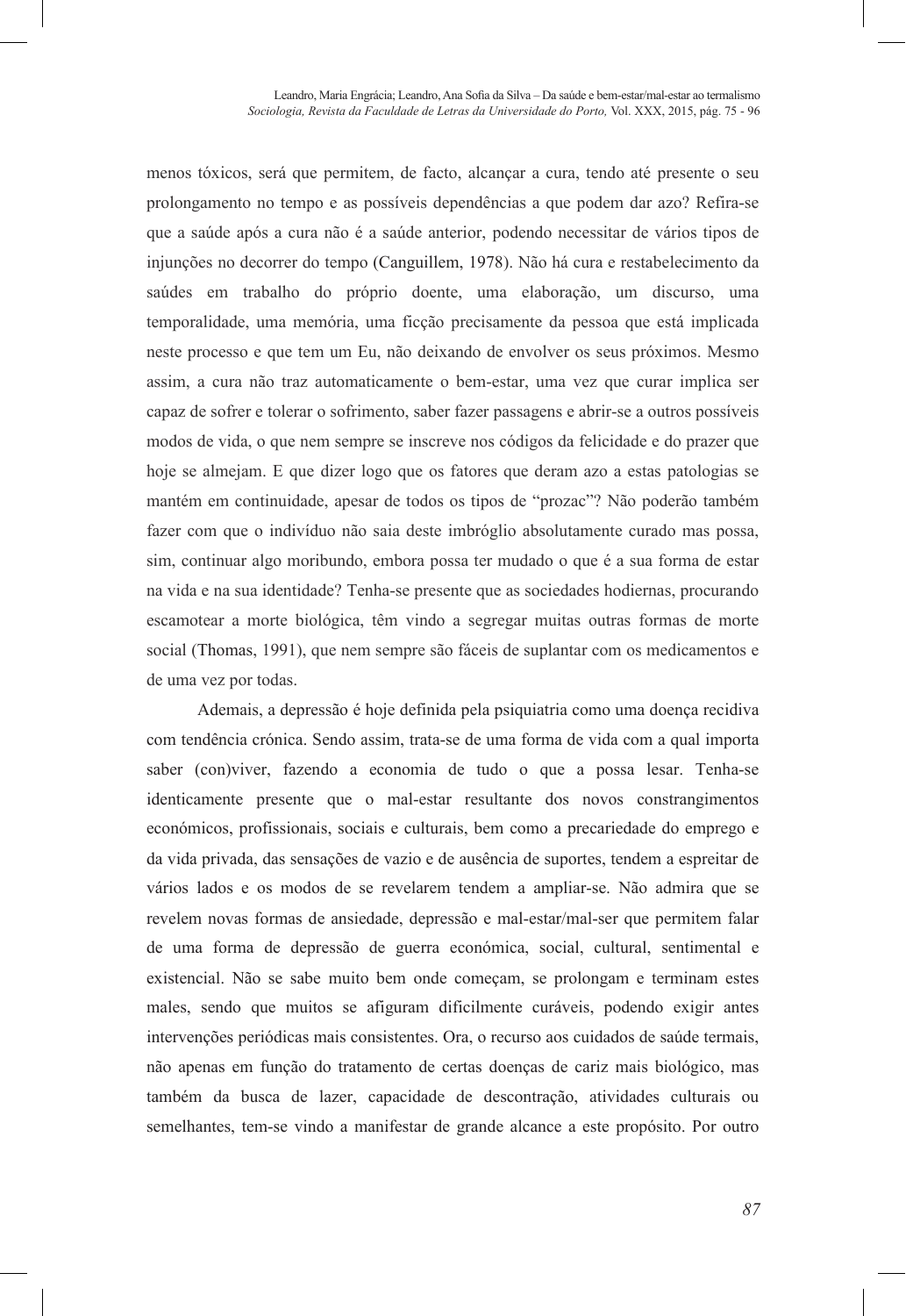lado, muito mais isentos de produtos farmacológicos, também se inscrevem em tendências recentes.

### **3. Termalismo na ótica de cuidados de saúde e bem-estar**

O recurso aos cuidados termais, enquanto prática de saúde e bem-estar, vem de tempos de antanho. Na Pré-História, o homem ao verificar que os animais melhoravam ou curavam as suas feridas, bebendo ou molhando-se nestas águas, procedeu à sua transferência para os cuidados aos humanos. Enquanto povo, terão sido os gregos os primeiros a descobrir e fazer uso das propriedades das águas termais. As primeiras termas, nascentes na Grécia Antiga (2 400 anos A.C.), os aquários eram designados de Asclepsios, nome do respetivo deus da medicina. Os crentes nos deuses acreditavam na cura através das águas que eram associadas à sua divindade e potencialidades curativas. Por sua vez, Hipócrates, considerado o pai da medicina, não acreditava que a fé curasse, mas sim a água com as suas propriedades, a luz, as condições climáticas, a dieta, o descanço e o relaxamento. Se a doença era o desequilíbrio do corpo, estes elementos articulados entre si contribuiam para o seu (re)equilíbrio. Para si, a hidroterapia era mais um meio de cura a par de outros. Outros povos, com destaque para os romanos, judeus, turcos e indianos seguiam esta via.

Falar hoje de termas e termalismo, para além de outras dimensões, traz à memória as qualidades das águas naturais termais e respetivos cuidados de saúde. A água em geral é imprescindível para a vida do planeta. Grosso modo, são-lhe concedidas três significados simbólicos dominantes: fonte de vida, meio de purificação, centro de regenerescência. Massa indiferenciada e livre, a água representa uma infinidade de possíveis. Incorporando e trazendo vida, além da pureza corporal e espiritual, a água confere força, ânimo, alegria, visão, plenitude, saúde e bem-estar, ainda que a poluição tenda a destruí-la. Sendo a saúde concebida como sinónimo de bem-estar, felicidade e vida longa sem maleitas, a água simboliza a vida em toda a sua pujança e o facto de as águas termais serem meteóricas e brotarem da terra quentes e sulfurosas, também contribui para estas interpretações. Emergir nas águas, refazer-se num imenso reservatório com grandes potenciais ou receber jactos das mesnas sobre o corpo e aí ir buscar novas energias é inerente aos banhos termais.

Etimologicamente, o vocábulo "termas" deriva do grego antigo "thermos", que quer dizer "quente", ou "thermon", significando calor. Significado idêntico tem o etimo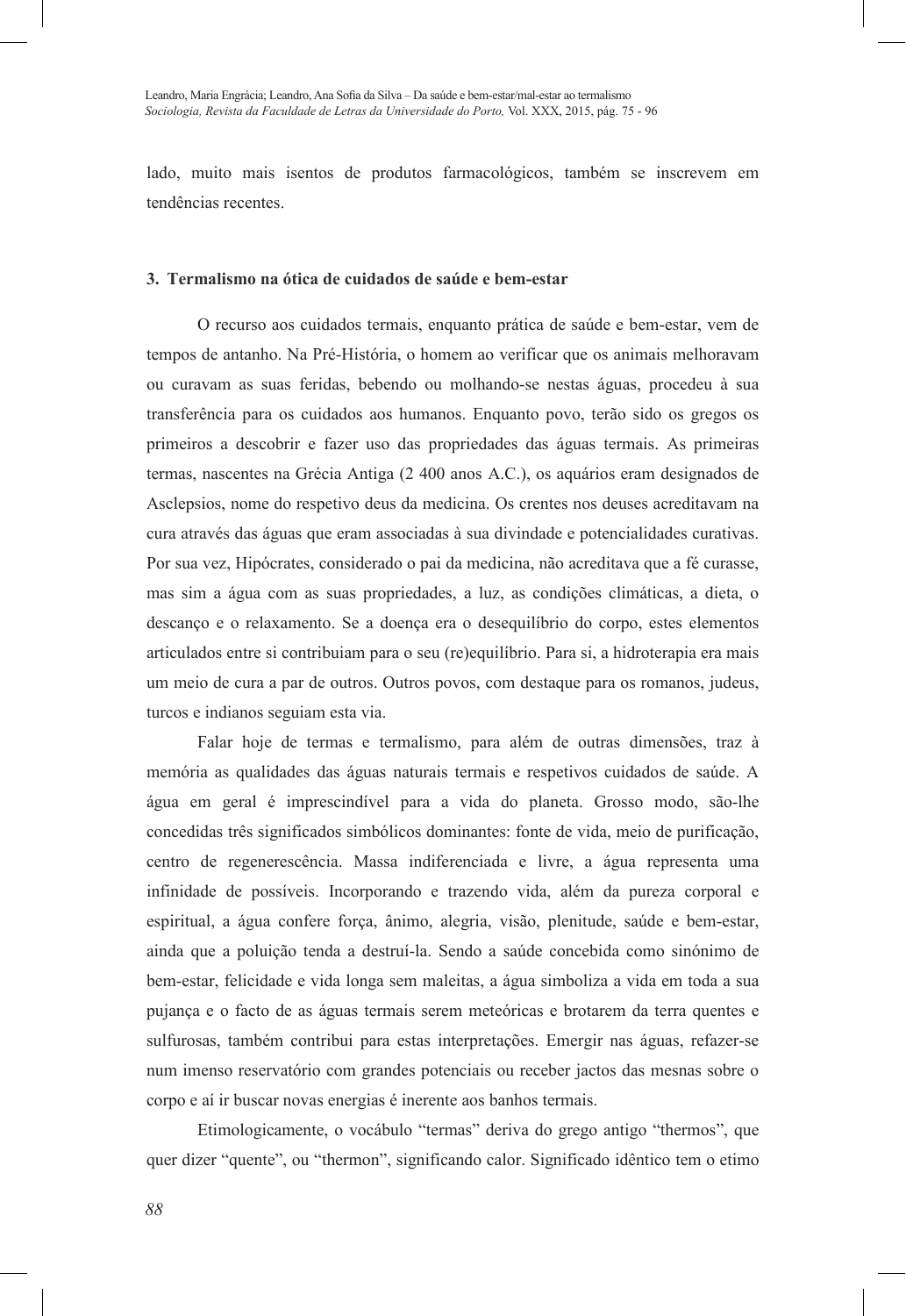latina *termae* (1213), ou seja, "banhos quentes". Já o termo grego antigo "therma" refere-se ao estabelecimento de banhos públicos da Antiguidade. O vocábulo termalismo (1845), derivando de "thermal", adjetivo de "termas" (1625), é definido como a ciência de utilização e exploração das águas minerais e, por extensão, refere-se ao desenvolvimento, organização, exploração e envolvimento das estações termais. Mais comummente, falar de termalismo faz pensar no uso da água mineral natural, outros meios complementares para fins de prevenção terapêutica, reabilitação e bemestar; em suma, saúde, cura e recriação. De qualquer modo, intrincam-se aqui dados fundamentais relativos às águas termais, isto é, águas naturais resultantes das chuvas que, infiltrando-se por rochas variadas das quais recebem as suas peculiaridades, vêm depois a brotar quentes da terra<sup>4</sup>, carregadas de princípios mineralisantes, hidrominerais e terapêuticos a quem se atribuem vários curas e significados. Delas se fazem usos diversificados mais correlacionados com a saúde, o bem-estar e a cosmética.

Historicamente o termalismo tem passado por diversas oscilações, acompanhando as preocupações com a saúde e a doença, as suas interpretações, as tendências da medicina e da sociedade, as políticas de saúde, os hábitos, as modas e as perspetivas do mercado. Na Antiguidade foram sobretudo os romanos que mais procederam à sua divulgação**.** Na era imperial, não se limitaram a explorar as tradicionais nascentes dissipadas na natureza para fins terapêuticos. Graças a técnicas de aquecimento da água, também as desenvolveram nas cidades que iam construindo para aí desfrutarem de espaços de relaxamento e bem-estar. Em Roma ficaram célebres as termas de Caracalla e as de Diocleciano. No nosso território a sua exploração antecede a fundação da nacionalidade (Cantista, 2008-2010).

A este respeito, não estamos perante um processo linear. Na Europa, durante toda a Idade Média, apesar da vertente espiritual e sagrada que, aos olhos dos crentes, envolve as águas termais, muito em virtude dos mistérios acerca das suas peculiaridades intrínsecas, houve que contar com a oposição da Igreja na sua vertente de desvalorização do corpo (Le Breton, 1990). Porém, mais tarde foi o próprio clero a promover a organização de peregrinações aos locais termais e alguns deles foram mesmo equipados de infraestruturas para a assistência espiritual e religiosa aos aquistas.

l

<sup>4</sup> White (1957) designou por águas termais as águas cuja temperatura exceda a temperatura media do ar em 5º C, opção retomada por Scholeller (1962), embora este último considere 4º C. Na Europa (CEE, 1988) foi adoptada a solução de considerar termas as águas que brotam com temperatira superior a 20º C., retomando a sistematização do Simpósio de Águas Minerais de Praga de1968 (Malkovsky e Kacura, 1969, *in* Cantista, 2008-2010).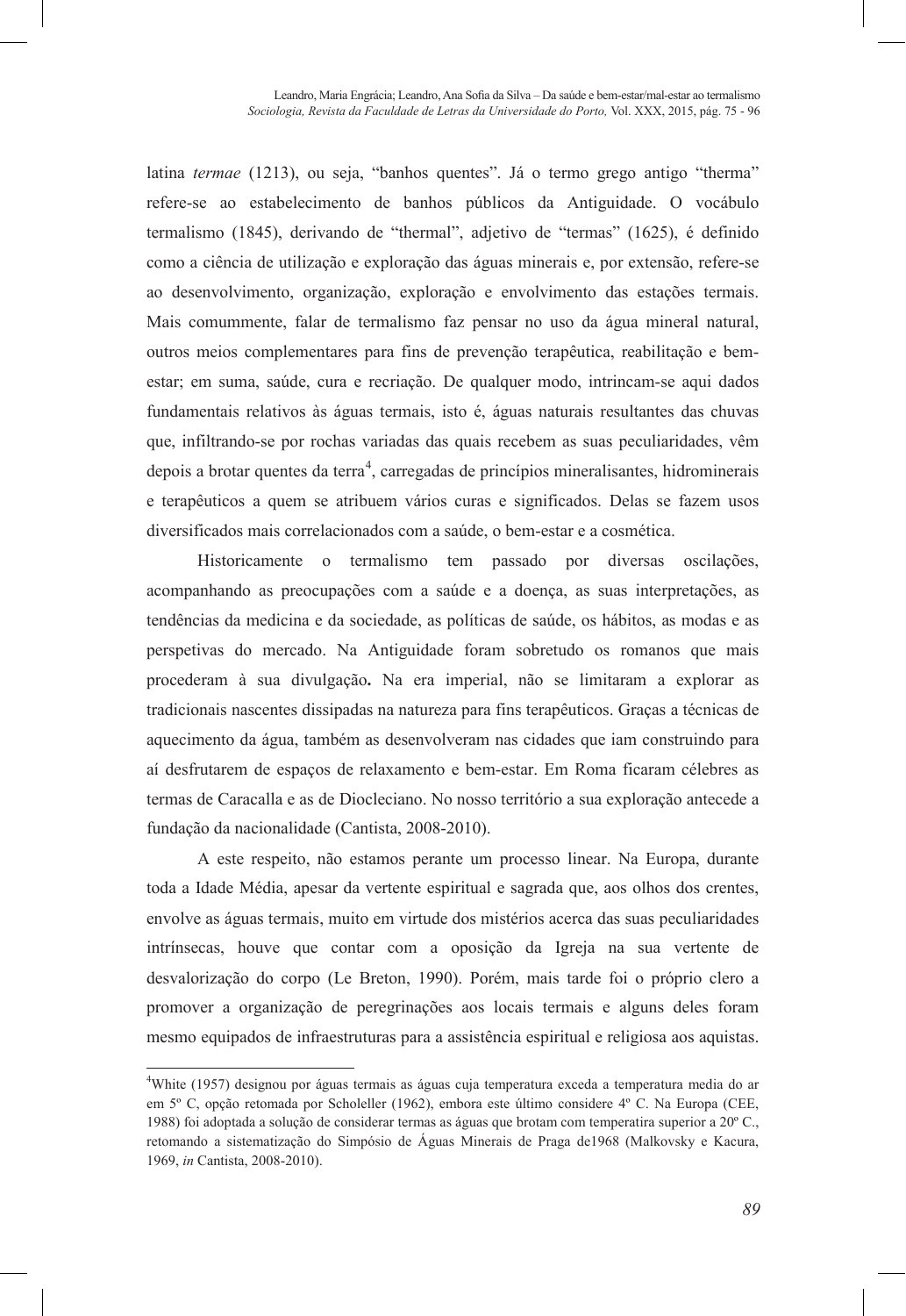Nestas circunstâncias são sobretudo os árabes, muito avançados em medicina, que mais continuaram a investir no desenvolvimento termal e nas suas prerrogativas, numa dupla vertente de saúde e recriação.

No século XVIII, a aristocracia europeia, com destaque para a francesa, redescobre as termas. A própria corte "vai a banhos" e desfruta de outras atividades de lazer. Durante um certo tempo instala-se numa instância termal para aí usufruir das suas prerrogativas. Segundo as crónicas, a corte de D. João V vai durante doze anos para as termas das Caldas da Rainha, cujas infraestruturas foram preparadas para o efeito. Nasce, então, a "época termal", la "*saison*", "*the season*". Mas é no século XIX e início do XX que as águas medicinais se popularizam, com as idas às estâncias hidrominerais para usufruir das águas com propriedades medicinais (Le Breton, 1990). É também nesse período que surgem alguns dos modernos tratamentos hidroterápicos. Todavia, a partir dos anos 1970, com uma nova nosografia das doenças e a implantação da época farmocopeia, levando à medicamentação da vida e das sociedades, a moda da praia vem ocupar a componente lúdica das termas. Sob o ponto de vista médico, envereda-se por um intenso processo de medicina da doença limitada aos muros do hospital, dos centros de saúde ou dos consultórios médicos, em detrimento de outras medicinas e terapias.

Neste contexto, o termalismo entra em regressão, ficando nos anos 1980 mais confinado a uma vertente social. Com a participação do Estado, através da Segurança Social, são sobretudo algumas franjas da população idosa ou atingida por doenças crónicas suscetíveis de serem tratadas por este meio que advêm a principal clientela do termalismo. São-lhes, assim, oferecidos cuidados médicos e de outros profissionais de saúde, serviços de hotelaria para muitos deles, atividades ludicas e de natureza ao ar livre, entretenimento, percursos pedestres, etc. Só que pouco depois, entre nós sobretudo desde finais dos anos 1980, com o aumento veritiginoso dos *deficits* da saúde, as respetivas políticas modificam-se profundamente em favor da desospitalização, implementando fortemente o ambulatório (Monteiro, 2006). O papel do hospital, enquanto instância de internamento e de cuidados mais distendidos no tempo, na maioria dos casos é transferido para o domícílio, sendo de novo a família chamada a ocupar-se dos seus doentes e os indivíduos a investirem mais na prevenção e promoção da saúde. Em certos casos, o recurso aos cuidados termais também se inscreve em períodos de convalescência e recuperações desta índole, designadamente no que às doenças reumatológicas e ortopédicas diz respeito.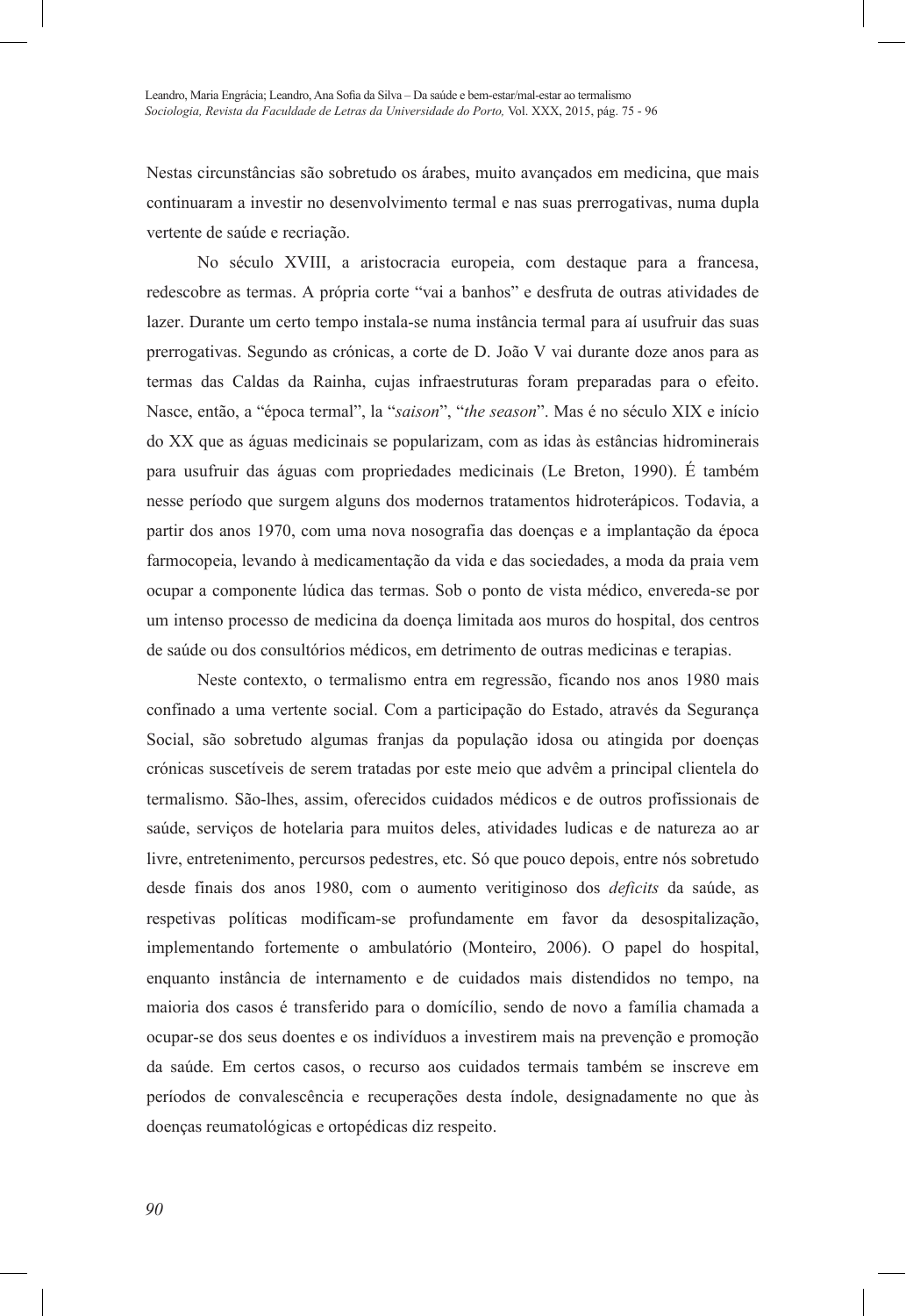Em contrapartida, pouco depois, com novas janelas de oportunidades de mercado em torno da crescente preocupação com o corpo, a estética, a vontade de encontrar novas terapias para os males que ameaçam as sociedades hodiernas materializados na expressão de "doenças da civilização", como acima as analisamos, sem que a medicina convencional se revele totalmente capaz de responder a todas as ansiedades e expetativas acerca deste fenómeno e até uma certa saturação do excesso de medicação, surge uma nova dinâmica termal com produtos mais associados ao lazer e ao bem-estar. Ocupam aqui particular destaque atividades de *spa*, banho turco, sauna, solários, massagens, relaxamento e outros programas similares. O termo *spa*<sup>5</sup>, sendo hoje o mais corrente para designar técnicas de relaxamento, não sendo novo, entre nós popularizou-se no final do século XX, passando a significar um espaço onde se fazem tratamentos pela água, vapor ou infusões, normalmente complementados com massagens e tratamentos médicos não invasivos, que também podem ter lugar fora das estâncias termais. Só que inseridos no conjunto de atividades oferecidas nestes espaços auferem igualmente do prestígio das respetivas águas termais e da sua envolvência. Refira-se que, em geral, as estâncias termais se inscrevem em locais aprazíveis da natureza e têm vindo a ser dotadas de vários tipos de infraestruturas compatíveis.

Detendo-nos sobre o perfil dos aquistas, podemos dizer que também tem mudado bastante. Em geral, o termalista clássico, com rendimentos médios, cultura popular, idade mais ou menos acima dos 40 anos, ia mais às termas para tratar uma maleita de cariz respiratório, dermatológico, reumático, musculo-esquelético, alguma forma de cronicidade … ou prevenir os efeitos patológicos e sofredores ao longo do ano que se seguia. Já o termalista hodierno, sendo mais jovem, elitista, escolarizado e mais aberto às inovações culturais e vogas sanitárias e estéticas em curso, procura o termalismo com o objetivo de melhorar a saúde na sua ampla dimensão, com destaque para a saúde de bem-estar, incluindo relaxamento, alívio do stresse, quiçá da depressão, recuperação e reservatório de energias; em suma, um conjunto de serviços e cuidados que lhe tragam harmonia corporal integral, condições para prevenir possíveis patologias, inclusive de cariz mental e social (Domerg, 1992; Sicot, 2014).

l

<sup>5</sup> De origem belga, o termo *spa* guarda o nome da cidade que o viu nascer: Spa, conhecida na Roma Antiga como *Aqua* e *Spadanae*. Na Inglaterra, a primeira estação de águas em Yorkshire data de 1576. Em 1596, o Doutor Tiana de Bright chamou a este lugar "*the English Spam*", introduzindo o uso da palavra em sentido genérico, sendo hoje mundialmente utilizada como tal. Normalmente estas ofertas estão incluídas nos programas de turismo de saúde tão em voga e em muitas ofertas hoteleiras ou similares (Peris-Ortiz e Alvarez-Garcia, 2014).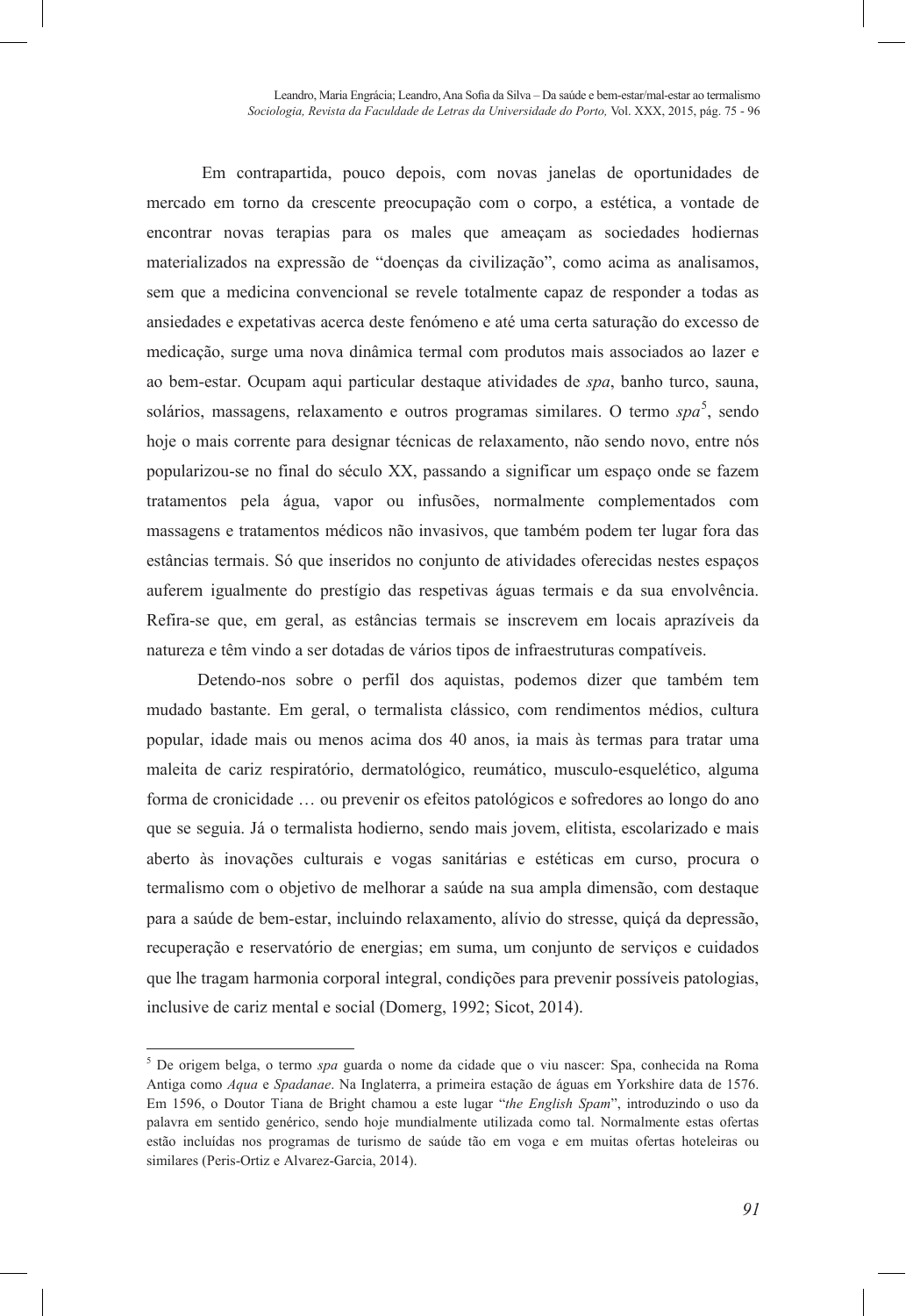Pensar esta intensa busca de bem-estar e a sua articulação com o termalismo, leva-nos a determo-nos um pouco mais sobre as suas dimensões teórico-empíricas. Desde tempos ancestrais, que a aspiração ao bem-estar e à sua melhoria se inscreve na condição humana. Pelo facto de todos sermos humanos trata-se de uma aspiração justa e comum. Só que estamos perante uma noção extremamente subjetiva: o que é o bemestar para uns pode não o ser para outros. É muito diferente não poder aceder à água potável ou viver numa sociedade moderna como a nossa. E mesmo assim, quem é pobre ou excluído, não podendo usufruir da realização das necessidades básicas, ter um emprego, não passar fome, vestir-se convenientemente, ter uma habitação, ir à escola, usufruir de boa saúde serão elementos importantes de bem-estar. Esquece-se, porém, que as necessidades básicas, para além de poderem comportar uma dimensão moral, dada a sua carga normativa e de justiça social, incluem não só o que é necessário para sobreviver, mas igualmente a faculdade de poder usufruir de boa saúde para evitar o sofrimento e a doença e viver corretamente. Ora, a saúde, pelo menos uma boa dose de saúde, permitindo um mínimo de funcionamento de todas as faculdades, é inerente aos elementos mínimos da condição humana e do respetivo bem-estar. A perspetiva fundamental que emana daqui é que toda a vida conta e não mais uma do que outra, o que a estratificação social e a realidade económica e social continuam a contrariar. Os indivíduos e famílias de condição social modesta não usufruem, de modo algum, de condições iguais às de outros grupos dotados de capital social e cultural mais elevado (Bourdieu, 1979), sendo-lhe assim vedadas capacidades de bem-estar que apenas estão ao alcance de outros bafejados pela pertença social.

Para Sen (1985), a vida pode colocar em equação uma série de "*functionings*" (modos de ser e fazer) em correlação, como o alimentar-se corretamente, beneficiar de boa saúde, ser feliz ou vivenciar o prazer; em suma, sobreviver ou poder fazer outras opções. É o conjunto de capacidades ("*capabilities*") de que cada um dispõe que lhe confere informações sobre a faculdade de uma pessoa realizar o seu bem-estar desta ou daquela maneira. Se todos têm direito a uma vida confortável, nem todos usufruem das mesmas capacidades para a conseguir. Importa, por isso, identificar os elementos suscetíveis de aumentar o bem-estar e as respetivas capacidades. Interfere aqui a questão da liberdade real das pessoas tendo em conta as suas condições objetivas de existência. Refira-se que as expectativas "naturais" das pessoas, num dado contexto social, podem exercer um efeito normativo, como acontece hoje com os "dispositivos disciplinares" (Foucault, 1963) impostos aos indivíduos e às populações quanto à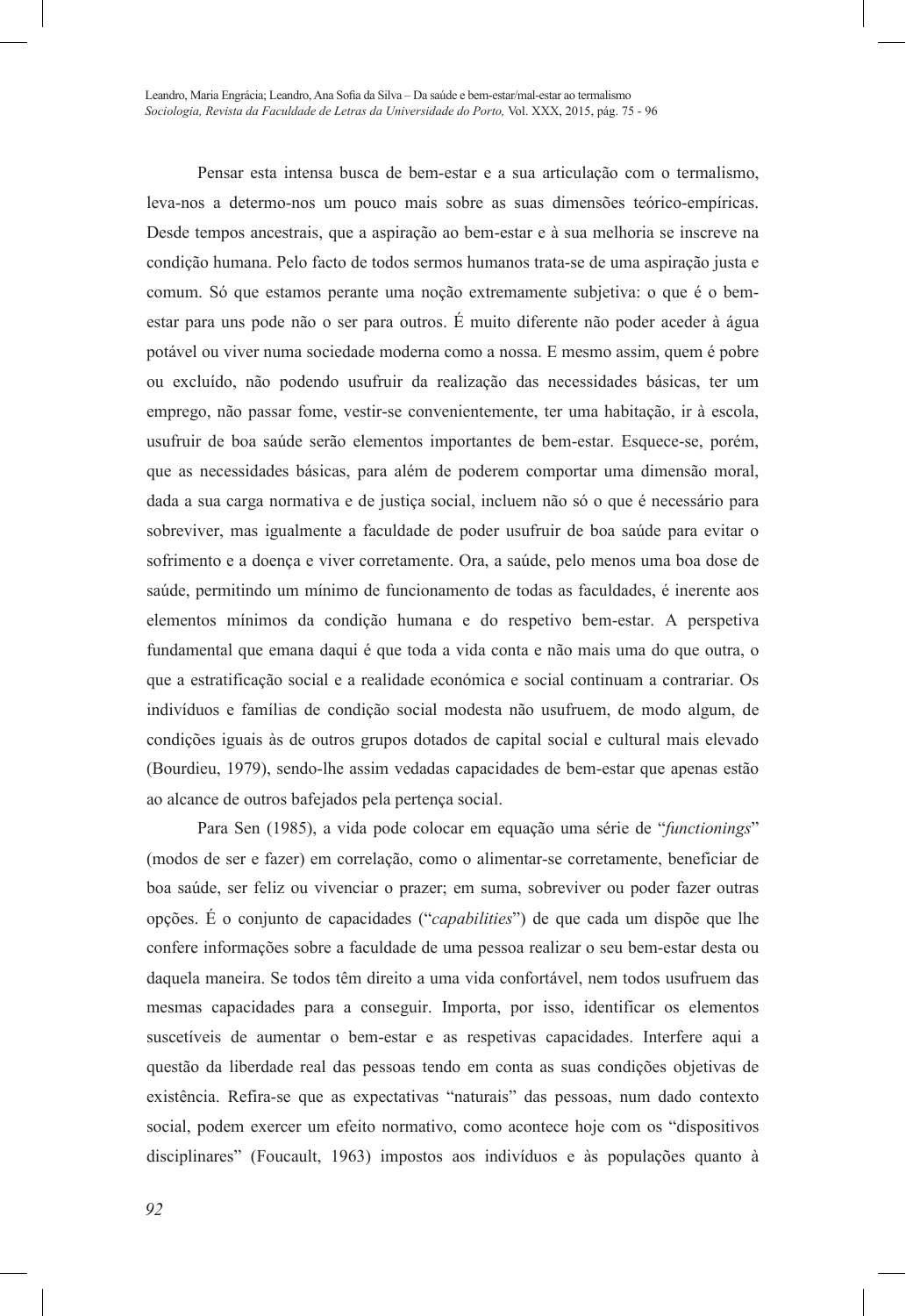prevenção, à educação para a saúde ou aos cuidados a doentes. Também as esperanças tendem a ajustar-se às possibilidades, como acontece normalmente com a frequência do termalismo por estas ou aquelas clientelas. Nesta ótica, Feinberg (1973) distingue o que é exigido para viver uma vida minimamente decente, relativamente a normas realistas num espaço e num determinado tempo, numa dada sociedade, o que se junta a estas exigências e os (im)possíveis contidos na sociedade. Com efeito, quem não tem que se preocupar com essas premícias, decerto que aspira a outros elementos e níveis de bemestar que poderão ultrapassar em muito a materialidade da vida, diz-nos Griffin (1986).

Esta perspetiva afigura-se importante para a problemática que aqui nos ocupa, na medida em que incidir sobre as capacidades permite apreciar as aptidões funcionais e racionais no âmbito da saúde, podendo ou não recorrer às ofertas do termalismo. Se se tem vindo a alargar a nosografia das doenças também se expande o campo das (im)possibilidades abrangidas pelas políticas de saúde, os mecanismos profissionais, económicos, sociais, culturais e de mercado. A saúde, porque engloba a vida na sua integralidade e porque por ela se está disposto a pagar preços sem preço, nunca como nas últimas décadas se afigurou um produto tão vendável e rentável, mobilizando muitos enredos em torno de si, o que também não escapa às novas malhas do termalismo. Frise-se que, sobretudo para quem tem condições para o efeito, vivemos numa época em que a busca de saúde, bem-estar e emoções fortes parecem insaciáveis e inversamente (Leandro, 2014).

Ora, em matéria de termalismo na perspetiva em que o temos vindo a analisar, o que nos damos conta é que, inscrito no espírito do tempo, nas novas procuras de saúde e bem-estar, pesem embora as suas potencialidades curativas, preventivas e bem-estar, revela-se mais uma capacidade/possibilidade bastante seletiva tendo em conta os diferentes estratos sociais que lhe podem aceder. Tal como em tempos idos, metaforicamente tem vindo a reemergir uma "nova nobreza" social com capacidades para investir e desfrutar de mais ofertas de bem-estar, graças à interconexão entre este dom da natureza que é água termal, o que económica e sanitariamente se faz com ela e toda uma panóplia de investimentos em prol de um processo de "normalização" heterónima da existência ou as condições de chegada de sujeitos autónomos e racionais na determinação das suas condutas de saúde e a procura de elementos de bem-estar para a conservar ou melhorar. O diagnóstico da patologia, do mal-estar e, ao invés, do sentirse bem e estar em forma adveio fulcral e o termalismo afigura-se mais uma potencialidade nesse sentido.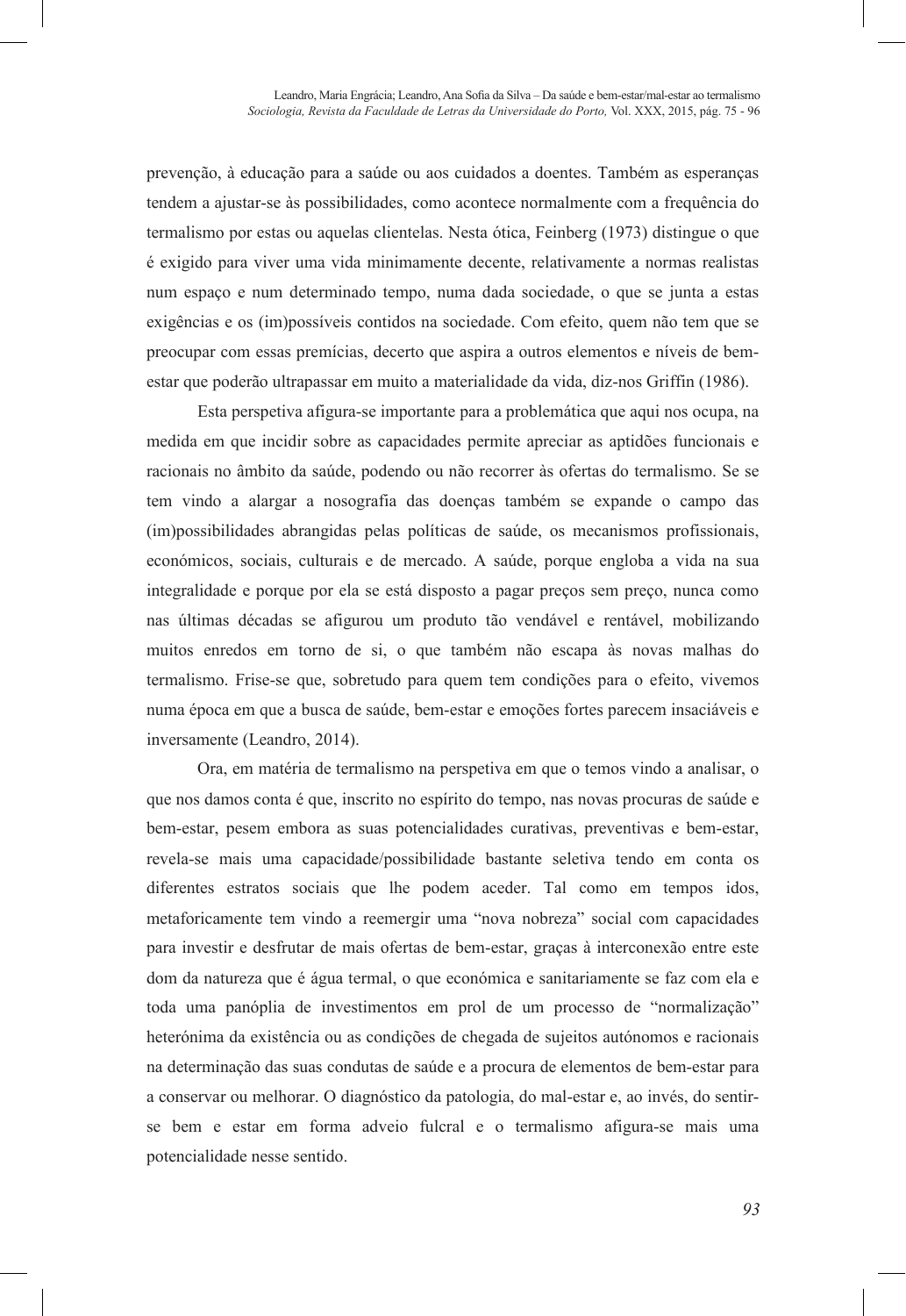# **Conclusão**

Este exercício de reflexão sobre a interconexão saúde, bem-estar/mal-estar e termalismo, tendo em conta dimensões históricas, sanitárias, políticas, sociais, culturais, económicas, aspirações humanas e manifestação de novos meandros que atravessam estas problemáticas, procurou relevar as transformações de que estas vertentes da vida têm vindo a ser alvo e o seu impacto social e sanitário. As novas aspirações que têm vindo a ser forjadas acerca da integralidade do corpo, da saúde, do bem-estar humano e social, a emergência de um novo quadro de doenças normalmente inscritas na designação de "doenças mentais" ou de "doenças da civilização", fazem com que se olhe para elas de maneira distinta de há tempos pouco recuados, inclusive no âmbito do termalismo. Poder-se-á, no entanto, retorquir que o recurso ao termalismo enquanto forma de terapia, busca de bem-estar e lazer, vem de tempos de antanho e que muitas pessoas ao longo dos tempos aqui encontraram remédios para as suas maleitas. Só que a nosografia das doenças, as respetivas concepções, as políticas de saúde, a pluralidade das terapias, as ofertas do mercado de saúde e bem-estar, as representações acerca do corpo da saúde e do bem-estar adquirem nas sociedades hodiernas outros contornos e significados a que o termalismo tem sabido ajustar-se. É neste contexto que as respetivas ofertas, a par de outras inseridas em modalidades menos diretivas da gestão da saúde como tem vindo a ser reconhecido pelo conjunto de observadores do campo da saúde (Fassin, 2001), fazem apelo a públicos mais selecionados e com mais capacidades de opção por esta ou outras modalidades de cuidados.

#### **Referências bibliográficas**

- ANTUNES, Ricardo (2014), "Desigualdades sociais, desigualdades de saúde", *in* Maria Engrácia Leandro e Ricardo Monteiro (orgs), *Saúde no prisma da sociologia. Olhares plurais*. Viseu, Psicosoma, pp. 128-146.
- BICHAT, Xavier (org.) (1800), *Histoire de la medicine*, Paris, Brosson.
- BOURDIEU, Pierre (1979), *La Reproduction*, Paris, Éd. de Minuit.
- CANGUILLEM, George (1978), "Une pédagogie de la guérison est-elle possible?",*Nouvelle Revue de Psychanalyse*, 17, pp. 18-27.

CANTISTA, António (2008-2010), *Anales de hidrologia médica*, 3, pp. 79-107.

CASTEL, Robert (2003), *L'insécurité sociale*, Paris, Seuil.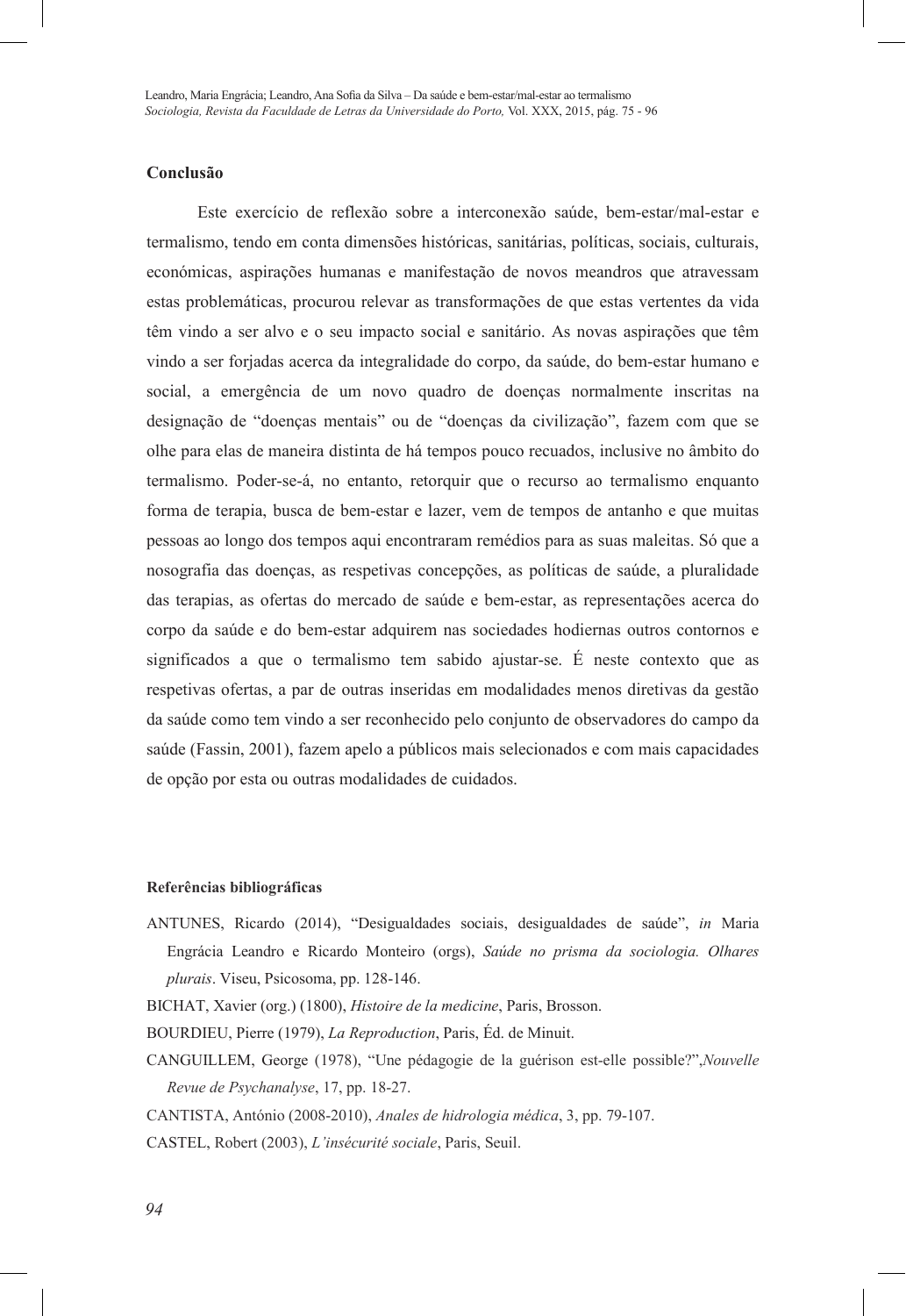- CRAWFORD, Richard (1984), "A Cultural Account of 'Health': Control, Release and the Social Body", *in* J. B. Mckinlay, *Issues in the Political Economy of Health*, London, Tavistock, pp. 60-103.
- DOMERGUE, Claude (1992), *Points de repères sur le Nouvel Age*, Paris, Ed. l'Emmanuel.
- DRULHE, Marcel (1996), *Santé et société. Le façonnement sociétal de la santé*, Paris, PUF.
- EHRENBERG, Alain (1998), *La fatigue d'êtresoi*, Paris, Odile Jacob.
- FASSIN, Didier (1996), *L'espace politique de santé*, Paris, PUF.
- FASSIN, Didier (dir.) (2001), *Critique de la santé publique. Une approche anthropologique*, Paris, Balland.
- FEINBERG, Jack (1973), *Social Philosophy*, Englewoold Cliffs, Prentice-Hall.
- FOUCAUT, Michel (1975), *Surveiller et punir*, Paris, Gallimard.
- FOURASTIÉ, Jean (1979), *Les trente glorieuses*, Paris, Fayard.
- GRIFFIN, Jack (1986), *Well-Being. Its Meaning, Measurement and Moral Importance*, Oxford, Clarendon Press.
- HARTMAN, Cherry (1987), *Be good to yourself therapy*, Indiana, Abbey Press.
- HERZELICH, Clauduine; PIERRET, Janine (1991), *Maladies d'hier, maladies d'aujourd'hui*, Paris, Payot.
- ILLICH, Ivan (1975), *Némésis médicale*, Paris, Ed. Du Seuil.
- LAZORTHES, Guy (1991), *L'Homme, la medicine, le médecin*, Paris, Mason.
- LEANDRO, Maria Engrácia (1995), *Familles portugaises. Projets et destins*, Paris, L'Harmattan.
- (2014), "Saberes de saúde. Teorias e usos sociais", *in* Maria Engrácia Leandro e Baltazar Ricardo Monteiro (orgs), *Saúde no prisma da sociologia. Olhares plurais*, Viseu, Psicosoma, pp. 67-112.
- LEANDRO, Maria Engrácia; BAUMANN, Michèle (2015),"Interconfluências: família, género e saúde nas malhas das mudanças", *in* Maria Engrácia Leandro, Fernanda Nogueira e José Machado (orgs), *Saúde e seus dilemas*. *Teorias e práticas familiares de saúde*, Famalicão, Húmus, pp. 21-52.
- LE BRETON, David (1990), *Anthropologie du corps*, Paris, PUF.
- LERICHE, René (1937), *Chirurgie de la douleur*, Paris, Masson.
- MONTEIRO, Baltazar (2006), *O fenómeno da desospitalização*, Tese de doutoramento em Sociologia das Organizações, Braga, Universidade do Minho.
- PERIS-ORTIZ, Marta; ALVAREZ-GARCIA, José (eds.) (2014), *Health and Wellness Tourism. Emergency of New Market Segmen*t, Spain, Sttronger.
- SARTRE, Jean-Paul (1961), *La méthode*, Paris, Gallimard.
- SEN, Amartya (1985), *Commodities and Capabilities*, Amesterdam, North-Holland.